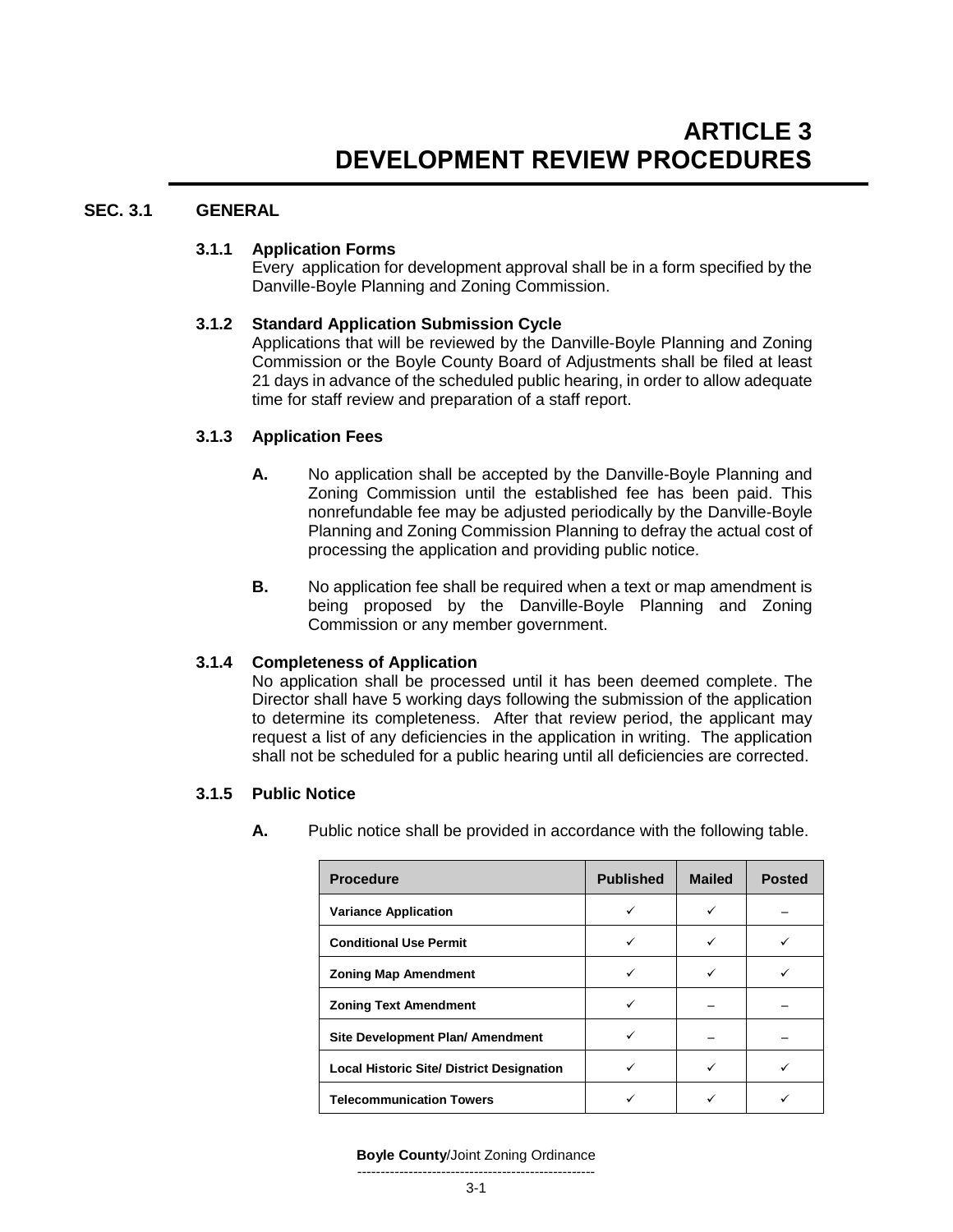**B. Published Notice.** When required above, notice shall be published in a newspaper of general circulation in Boyle County at least 7 and no more than 21 days before the public hearing in accordance with KRS 424.130. Any location map required for notice shall be furnished by the applicant. The notice shall be the responsibility of the Planning Commission.

### **C. Mailed Notice.**

- 1. **Zoning Map Amendment and Historic Site or District Designation.** Notice of required public hearings shall be sent by mail to owners of real property that are adjacent to the land that is the subject of the application at least 14 days prior to a public hearing.
- 2. **Map Amendments Originating with the Planning Commission or Member Legislative Bodies.** Per KRS 100.211(6), when an amendment originates with the Planning Commission or a member legislative body, notice of the public hearing shall be given at least 30 days in advance of the hearing to an owner of every parcel of property for which the classification is proposed to be changed.
- 3. **Variance, Conditional Use, Administrative Appeals.** When required above, notice of required public hearings shall be sent by mail to owners of real property that are adjacent to the land that is the subject of the application at least 14 days prior to a public hearing.
- 4. **Telecommunication Towers.** Notice of required public hearings shall be sent by mail to owners of real property contiguous to the property upon which the construction is proposed or owners of real property within 500 feet of the proposed tower. For additional mailing requirements by the applicants for a Telecommunications Tower, see Section 3.15 of this Ordinance.
- 5. Owners of real property shall be identified by reference to the most recent tax records and shall be provided to the Planning Commission by the applicant. Records maintained by the Boyle County Property Valuation Administrator may be relied upon exclusively to determine the identity and address of said owner. In the event such property is in condominium or cooperative forms of ownership, then the person notified by mail shall be the president or chairperson of the owner group which administers property commonly owned by the condominium or cooperative owners.
- 6. Mailing of required notice shall be the responsibility of the Planning Commission. Proof of mailing shall include:
	- a. A copy of the notice letter; and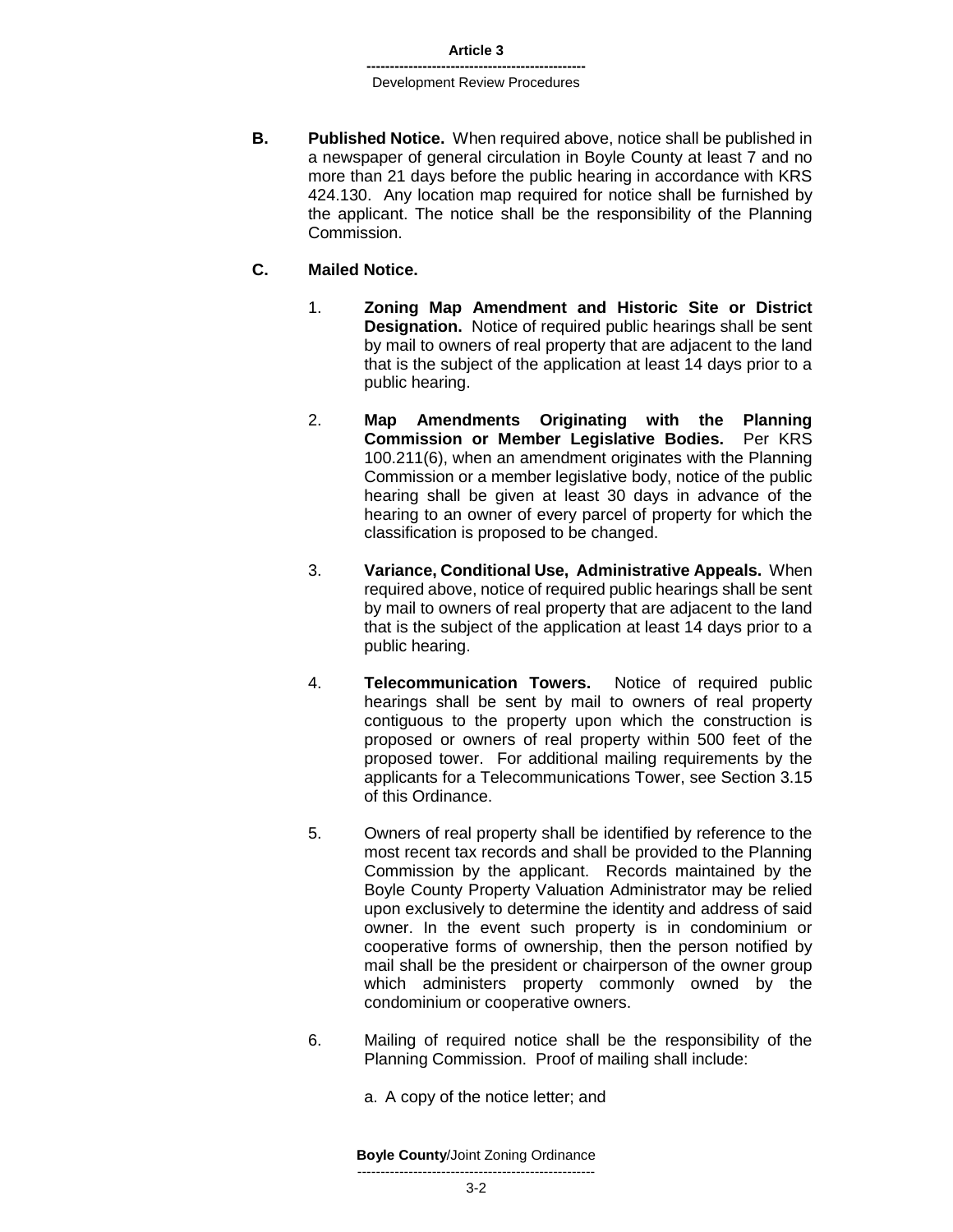- b. The Boyle County Property Valuation Administrators list of affected owners provided to the Planning Commission by the applicant.
- 7. Notice shall be deemed mailed by virtue of its deposit with the United States Postal Service, properly addressed with postage prepaid.
- **D. Content of Published or Mailed Notice.** Published or mailed notices shall provide at least the following information:
	- 1. A map of the general location of the land that is the subject of the application (mailed notice only);
	- 2. A summary of the subject property's legal description or a street address per KRS 100.211(3);
	- 3. The substance of the application;
	- 4. The time, date and location of the public hearing; and
	- 5. The Planning Commission's telephone number.
- **E. Posted Notice.** When required above, notice of the public hearing shall be posted conspicuously on the subject property for 14 consecutive days immediately prior to the hearing. The posting of the notice shall be the responsibility of the Planning Commission. Posted notice shall contain:
	- 1. The substance of the application;
	- 2. The time, date and location of the public hearing; and
	- 3. The Planning Commission's telephone number.

# **3.1.6 Public Hearing**

- **A.** The property owner and contract vendee must attend the public hearing or be represented by an attorney at the hearing.
- **B.** Any exhibit intended for presentation before the Planning Commission or Board of Adjustments shall be provided to the Planning Commission in an 8.5" x 11" format.

### **3.1.7 Continuation of Public Hearings**

A public hearing for which proper notice was given may be continued to a later date by majority vote of the Planning Commission or Board of Adjustments, without complying with the notice provisions above provided that the continuance is set for a date and time certain announced at the public hearing.

### **3.1.8 Withdrawal of Application**

Any application may be withdrawn prior to final action by Planning Commission, Board of Adjustments or the Legislative Body. No fee shall be returned or credited for such a withdrawal.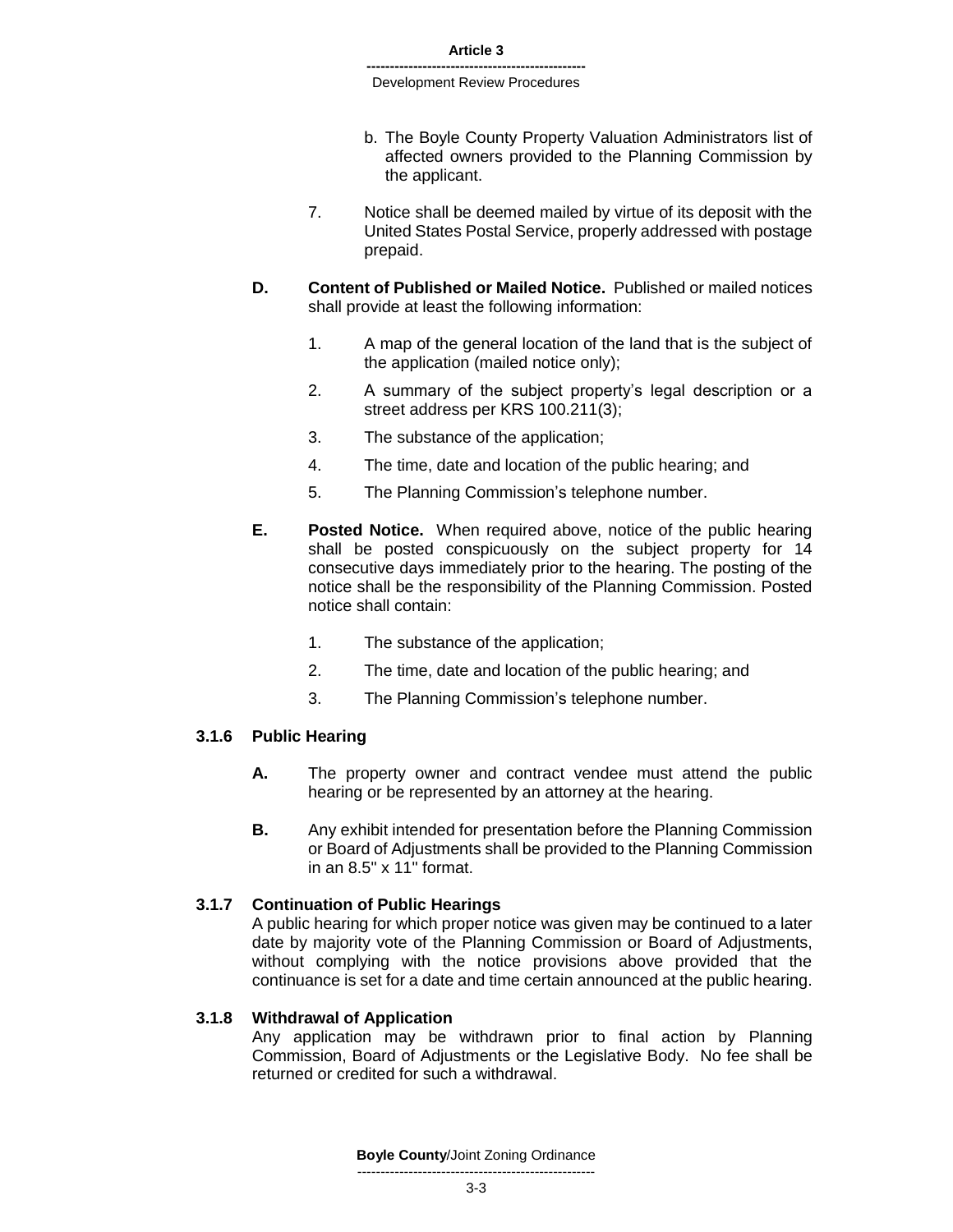### **3.1.9 Time Limit for Reapplication**

The Planning Commission shall not consider, unless initiated by the Planning Commission Staff, a parcel of land, or any portion thereof, for Official Zoning Map amendment, until 12 consecutive months shall have elapsed from any final action as defined in Sec. 3.1.12 below upon any application for such Official Zoning Map amendment. Re-applications initiated by the Planning Commission shall be based on a change of circumstance which were not known at the time of the original application.

### **3.1.10 Construction Initiation**

The Planning Commission as a condition to the granting of any Official Zoning Map amendment shall require that substantial construction be initiated within 5 years of the date of any final action upon the Official Zoning Map amendment as defined in Sec. 3.1.12 below. If such construction is not initiated within the said 5-year period, the Planning Commission may initiate an application to revert the Official Zoning Map designation to its previous designation. Any action to revert the Official Zoning Map amendment to its previous zoning classification which originates as a result of the provisions of this section of the Ordinance shall be taken in the same manner as any other Official Zoning Map amendment. Failure of the Planning Commission to commence action to revert the Official Zoning Map classification immediately after 5 years shall not prevent the Commission from taking such action at a later date.

### **3.1.11 Time Limit for Rehearing before Board of Adjustments**

The Board of Adjustments shall not consider, unless initiated by the Planning Commission Staff, a parcel of land or any portion thereof for any Variance, Conditional Use Permit or Appeal from any Administrative Official until 12 consecutive months shall have elapsed from any final action as defined in Sec. 3.1.12 below upon any application for such Variance, Conditional Use Permit or Appeal from any Administrative Official. Re-applications initiated by the Planning Commission shall be based on a change of circumstance which were not known at the time of the original application.

### **3.1.12 Final Action**

For purposes of this Ordinance, "Final Action" shall be defined as any final adjudication of the application for any:

- **A.** Zoning Map Amendment or Zoning Text Amendment by the Legislative Body;
- **B.** Variance, Conditional Use Permit or Administrative Appeal by the Board of Adjustments;
- **C.** Telecommunication Tower Application by the Planning Commission;
- **D.** General or Site Development Plan or Amendment by the Planning Commission; or
- **E.** The appeal from the decision of the Board of Adjustments, Planning Commission or Legislative Body to the highest State or Federal court to which any appeals shall be taken.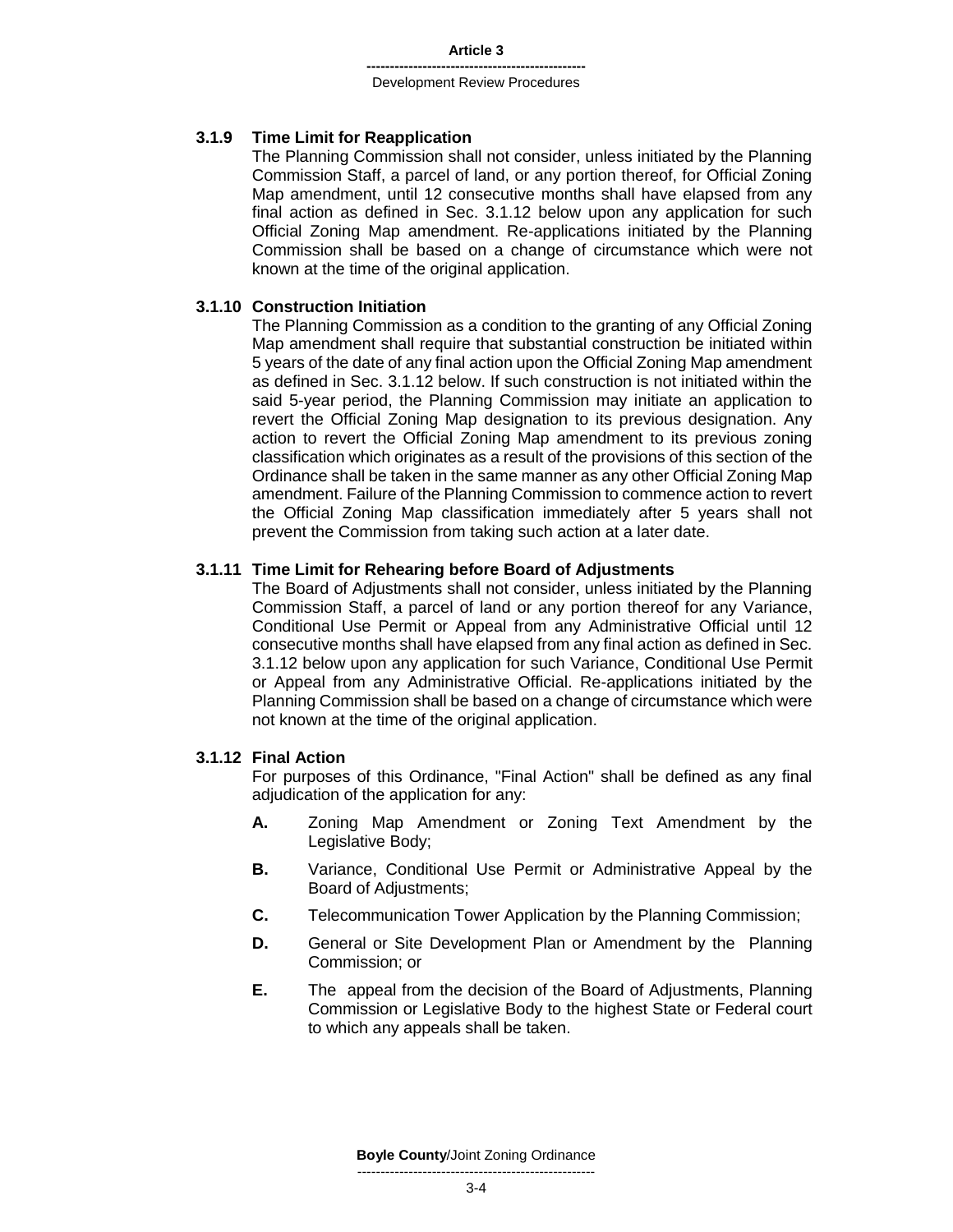# **SEC. 3.2 BUILDING PERMIT**

It shall be unlawful to begin the construction of any structure or to begin the moving or alteration of any structure or begin or change the use of a premises until the Building Inspector has issued a Building Permit.

**3.2.1** A complete application for a Building Permit shall be submitted to the Building Inspector, along with the appropriate review and inspection fee. Upon determination that the proposed development is in compliance with all requirements, including but not limited to this Ordinance and the adopted applicable Building Code, the Building Inspector shall issue a Building Permit. A Building Permit application shall include the following: Plot Plan - A dimensioned sketch or to scale exhibit which indicates the existing site information and features, the extent of improvements on the site, of all buildings, the existing and intended use of all structures, and such other information as may be required by the Building Inspector for determining whether the provisions of this Ordinance and the adopted Building Code are being observed. A Building Permit application may also include the following items if required by other Sections of this Ordinance: Landscape Plan (as applicable), including dimensions and distances, the location, size, and description of all landscape materials; existing and proposed buildings; parking areas, vehicle use areas and driveways; Drainage Plan; Paving Plan; and/or a Zoning Permit.

### **SEC. 3.3 ZONING PERMIT**

It shall be unlawful within the incorporated limits of the City Danville to begin the construction of any Multi-Family, Institutional, Commercial or Industrial structure/ sign or to begin the moving or alteration of any Multi-Family, Institutional, Commercial or Industrial structure/ sign or change the use of a Multi-Family, Institutional, Commercial or Industrial premises until the Planning Commission has issued a Zoning Permit. Zoning Permits are required in the unincorporated areas of Boyle County for the construction of any non-residential structure/ sign or to begin the moving or alteration of any non-residential structure/ sign or change the use of a non-residential premises. Zoning Permits are not required within the incorporated limits of the City Junction City or the incorporated limits of the City of Perryville.

**3.3.1** A complete application for a Zoning Permit shall be submitted to the Planning Commission, along with the appropriate review fee. Upon determination that the proposed development is in compliance with all requirements within this Ordinance, the Planning Commission shall issue a Zoning Permit. A Zoning Permit application shall include the following: Plot Plan - A dimensioned sketch or to scale exhibit which indicates the existing site information and features, the extent of improvements on the site, of all buildings, the existing and intended use of all structures, and such other information as may be required by the Planning Commission for determining whether the provisions of this Ordinance are being observed. A Zoning Permit application may also include the following items if required by other Sections of this Ordinance: Landscape Plan (as applicable), including dimensions and distances, the location, size, and description of all landscape materials; existing and proposed buildings; parking areas, vehicle use areas and driveways; Drainage Plan; Paving Plan; and a Building Permit.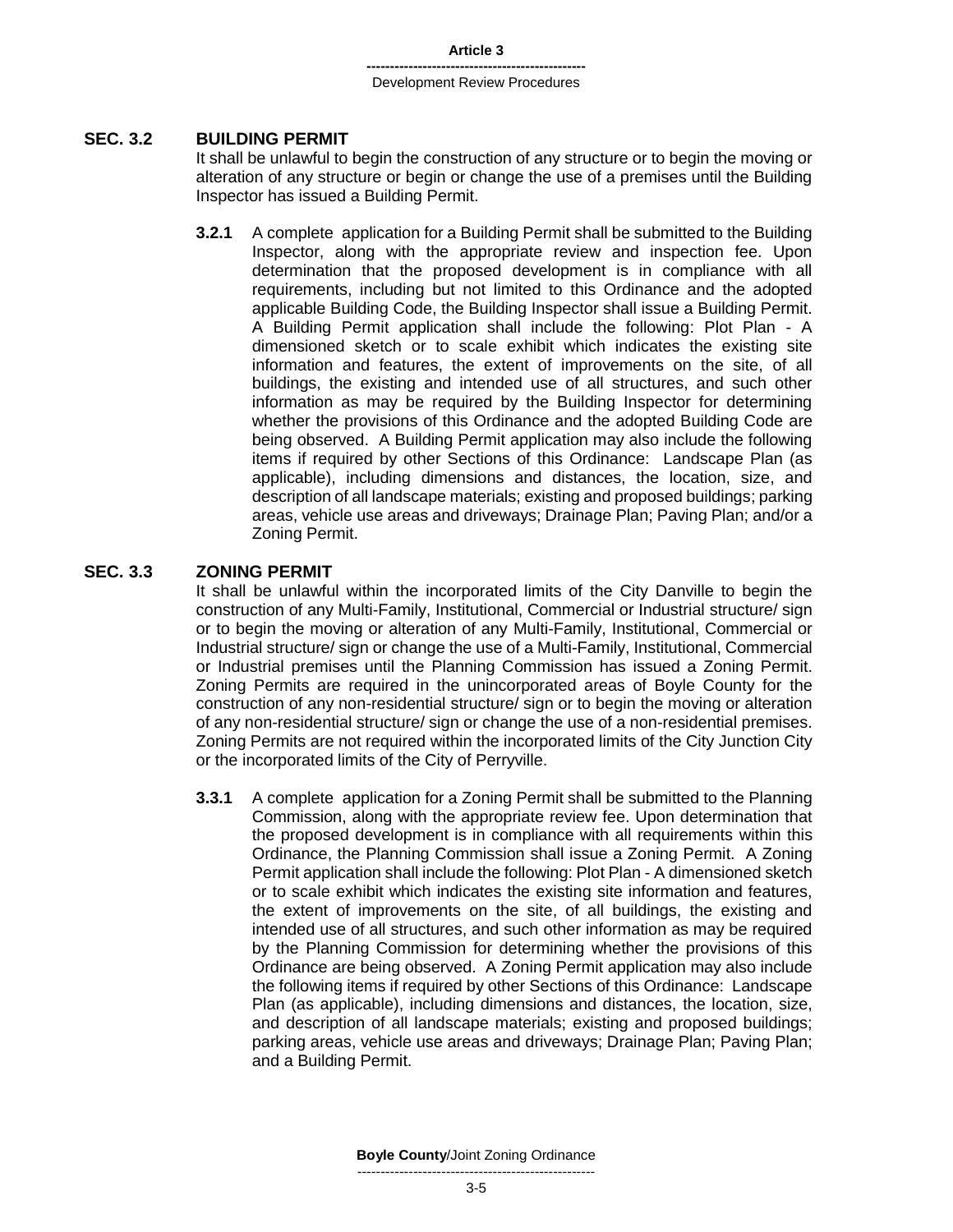#### **Article 3**

#### **-----------------------------------------------** Development Review Procedures

**3.3.2** Within the incorporated limits of the City Danville, KY, any grading, excavation, filling. removal of soil, addition of gravel or aggregate or paving, on any lot or parcel of ground, to develop new or additional paved parking areas, display areas, travelways or other paved surfaces shall require a Zoning Permit first being obtained from the Planning Commission. This requirement does not apply to Single-Family uses or districts. A Zoning Permit application to develop new or additional paved parking, areas, display areas, travelways or other paved surfaces may also include the following items if required by other Sections of this Ordinance: Landscape Plan (as applicable), including dimensions and distances, the location, size, and description of all landscape materials; existing and proposed buildings; parking areas, vehicle use areas and driveways; and/ or a Drainage Plan (if required by the City of Danville KY).

# **SEC. 3.4 CERTIFICATE OF OCCUPANCY**

# **3.4.1 Applicability**

No land or structure or part thereof hereafter erected or altered in its use of structure, shall be used until the Building Inspector has issued a Certificate of Occupancy. The Certificate of Occupancy shall state that such land, structure, premises or use thereof are found to be in conformity with the provisions of this Ordinance and the adopted applicable Building Code.

# **3.4.2 Final Inspection**

- **A.** After notification that a structure, land or premises is ready for occupancy or use, it shall be the duty of the Building Inspector to make a final inspection thereof and to issue a Certificate of Occupancy, in duplicate, if the structure, premises or use thereof are found to conform with the provisions of this Ordinance and the adopted applicable Building Code.
- **B.** If such certification is refused, the Building Inspector shall state the refusal in writing, with the cause, and immediately thereupon mail notice of such refusal to the applicant at the address indicated on the application. One copy of the completed Certificate of Occupancy will be issued to the applicant and one copy filed in the office of the Building Inspector.
- **C.** Where applicable, the project engineer shall certify the drainage system functions as intended and has been constructed in accordance with any previously submitted plans.
- **D.** Where applicable, the Planning Commission Staff shall review any site approved as part of a Zoning Map Amendment, General or Site Development Plan, Variance, Conditional Use Permit or Zoning Permit, as outlined in this Article to ensure compliance prior to the issuance of a Certificate of Occupancy.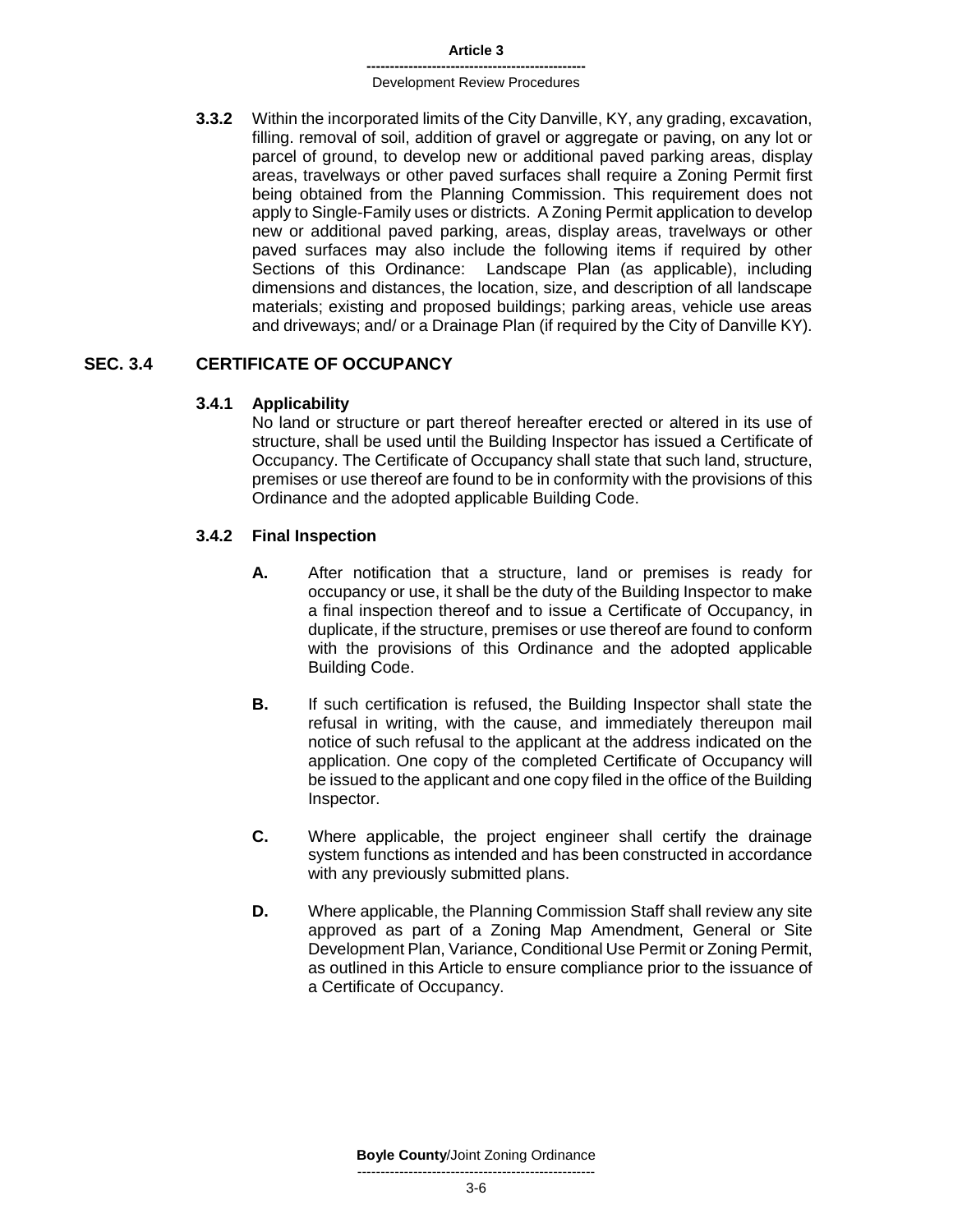# **SEC. 3.5 WRITTEN INTERPRETATION**

### **3.5.1 Who May Apply**

Any person, firm, corporation or governmental officer, board or bureau affected by this Ordinance may request a written interpretation of the Ordinance by the Planning Commission Director.

### **3.5.2 Action by Planning Commission Director**

The Director shall consider the full text of this Ordinance, including any specific purpose statements and applicable definitions, along with other policy documents including, but not limited to, the Comprehensive Plan, in considering the appropriate interpretation of this Ordinance. The Director shall also consider any site-specific information provided by the applicant, where appropriate. The Director shall consult with the Planning Commission Attorney and other staff, as necessary, and render a Written Interpretation. The Director shall issue the Written Interpretation within 30 days of receiving the written request.

### **3.5.3 Publication of Interpretation**

All Written Interpretations shall be maintained by the Planning Commission and provided to the public upon request.

### **3.5.4 Appeal of Written Interpretation**

A Written Interpretation may be appealed in accordance with Sec. 3.6, Administrative Appeal.

# **SEC. 3.6 ADMINISTRATIVE APPEAL**

### **3.6.1 Who May Apply**

An Administrative Appeal may be taken by an applicant where there is an alleged error in any order, requirement, decision, grant, or refusal made by an Administrative Official in the enforcement of this Ordinance.

### **3.6.2 Timing of Appeal**

Such appeal shall be made within 30 days of the aggreivance by filing a notice of appeal with the Board of Adjustments, specifying the grounds therefore and giving notice of such appeal to any and all parties of record.

### **3.6.3 Effect of Filing**

Once a complete application for an administrative appeal has been received, no other development approvals or permits shall be issued for the subject property pending a decision on the appeal, unless the official whose decision is being appealed certifies that such a hold on permits and approvals would cause immediate peril to life or property.

### **3.6.4 Required Findings**

The Board of Adjustments review on appeal shall be limited to a determination of whether or not the decision that is being appealed was (1) based upon substantial evidence and (2) arbitrary and capricious. The Board shall affirm the decision that is being appealed unless one or both of the factors set forth above exists. The Board shall not substitute its judgment for the judgment of the Administrative Official.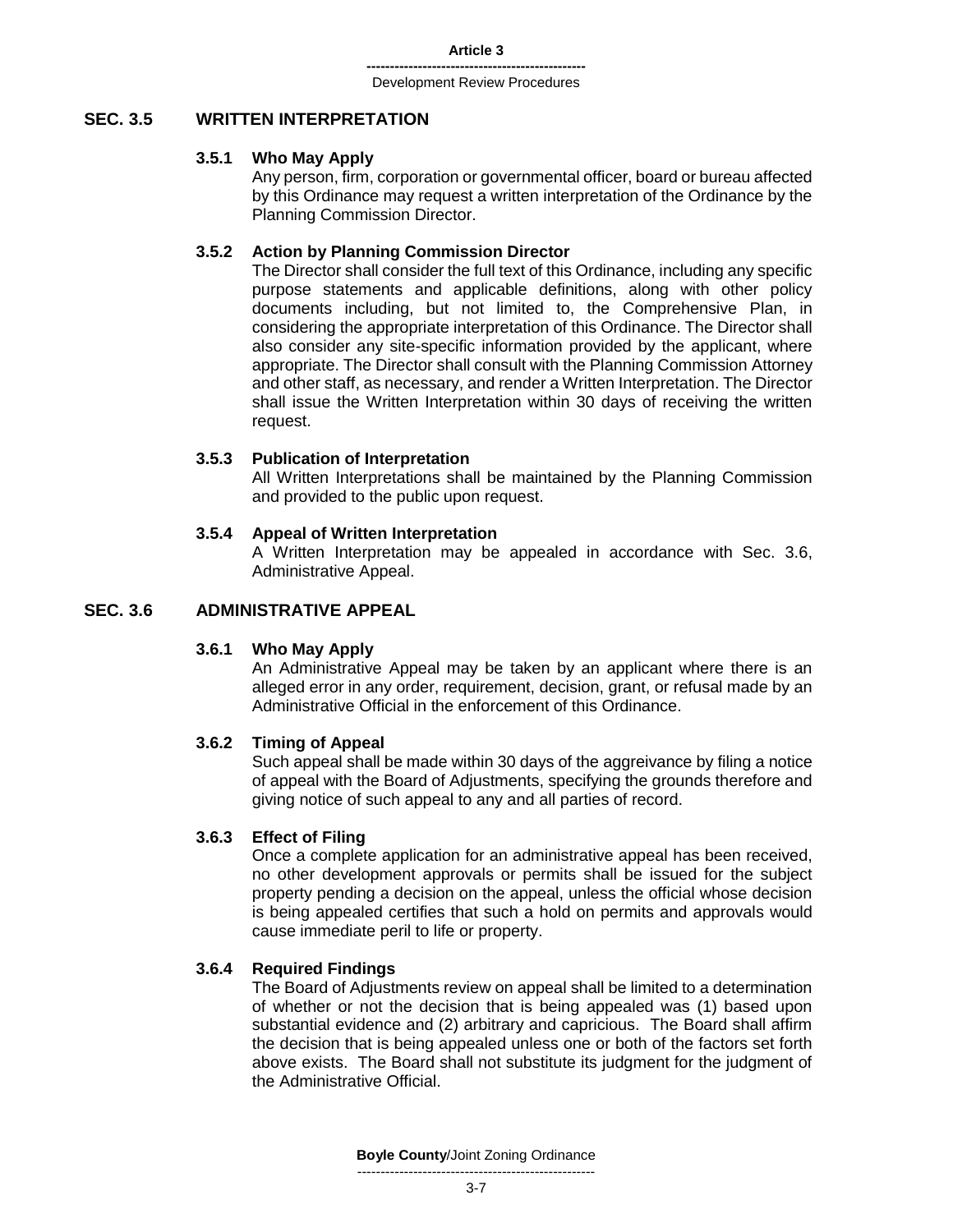### **3.6.5 Action on Appeal**

- **A.** The Administrative Official shall transmit to the Board of Adjustments all papers constituting the record upon which the action appealed was taken and shall be treated as and be the respondent in such further proceedings.
- **B.** The Board of Adjustments shall fix a reasonable time for the hearing of an appeal.
- **C.** At any hearing by the Board, any interested person may appear and enter their appearance, and all shall be given an opportunity to be heard.
- **D.** Approval of an Administrative Appeal shall require a positive vote from a majority of those members present at a meeting with a properly constituted quorum. A pass vote which is cast on any matter before the Board of Adjustments shall have no force or effect and shall not count as a vote with the majority of votes cast.

# **SEC. 3.7 VARIANCES**

### **3.7.1 Who May Apply**

The owner of the property in question or an agent for the owner bearing a written power of attorney granting authority for this purpose may apply for a Variance.

### **3.7.2 Application Requirements**

- **A**. All Variance applications shall be accompanied by an accurate boundary survey of the property in question. The survey shall be prepared by a surveyor licensed in the State of Kentucky and contain the following information:
	- 1. Owner(s) and applicant(s) names;
	- 2. Scale;
	- 3. Bearings and distances;
	- 4. Locating distance to nearest road centerline or right-of-way;
	- 5. House number of property or intersecting street on each side;
	- 6. North arrow;
	- 7. Right(s)-of-way of road and pavement width;
	- 8. Adjacent property, showing property lines;
	- 9. Names of adjacent property owner(s);
	- 10. Acreage of property;
	- 11. Vicinity map;
	- 12. Surveyor's stamp;
	- 13. Flood plain areas(s) and FEMA certification;
	- 14. Location of existing buildings and property boundary lines;
	- 15. Location of proposed buildings and property boundary lines;
	- 16. Lot coverage; and
	- 17. Proposed grade elevation.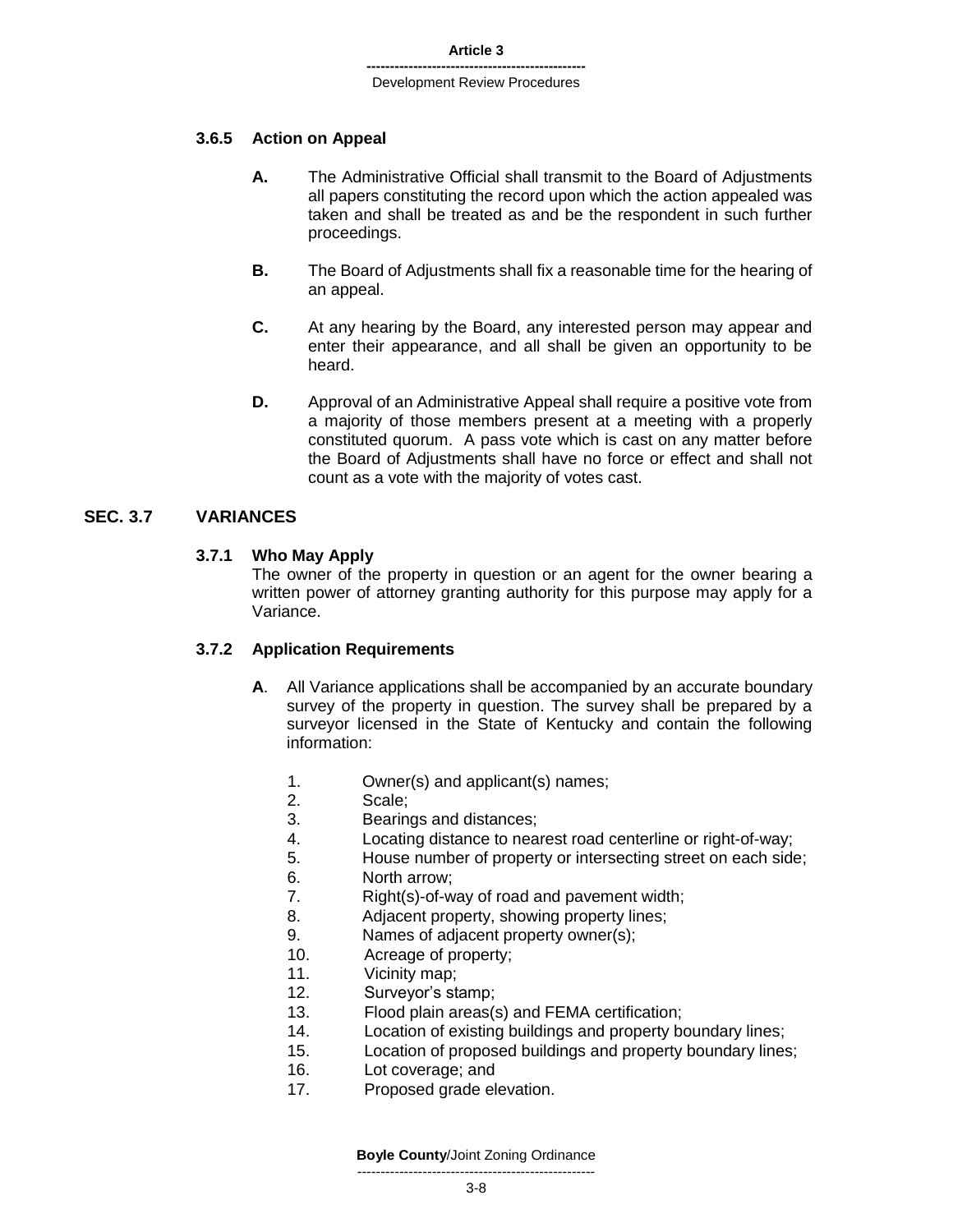### **3.7.3 Permitted Variances**

- **A.** The Board of Adjustments shall have the authority to hear and decide applications for Variance from the terms of this Ordinance, but only in the following situations and provided that such relief may be granted without substantial detriment to the public good and without substantially impairing the intent and purpose of this Ordinance.
	- 1. Where, by reasons of exceptional narrowness, shallowness or shape of a specific piece of property, which at the time of the adoption of the ordinance was a lot of record; or
	- 2. Where, by reason of exceptional topographic conditions or other extraordinary or exceptional situation or condition of a piece of property, the strict application of dimensional requirements would cause practical difficulties to or exceptional and undue hardship upon the owner of such property.
- **B.** Financial disadvantage to the property owner is no proof of hardship within the purpose of zoning.

### **3.7.4 Required Findings**

Before any Variance is granted, the board must find that the Variance will not adversely affect the public health, safety or welfare, will not alter the essential character of the general vicinity, will not cause a hazard or a nuisance to the public, and will not allow for an unreasonable circumvention of the requirements of the zoning regulations. In making these findings, the Board shall consider whether:

- **A.** The requested Variance arises from special circumstances which do not generally apply to land in the general vicinity, or the same zone;
- **B.** The strict application of the provisions of the regulations would deprive the applicant of the reasonable use of the land or would create an unnecessary hardship on the applicant;
- **C.** The circumstances are the result of actions of the applicant taken subsequent to the adoption of the zoning regulation from which relief is sought.

The Board shall deny any request for a Variance arising from circumstances that are the result of willful violations of the zoning regulation by the applicant subsequent to the adoption of the zoning regulation from which relief is sought.

### **3.7.5 Conditions**

In granting a Variance, the Board may attach thereto such conditions regarding the location of the proposed building, structure or use as it may deem advisable in the furtherance of the purposes of this Ordinance.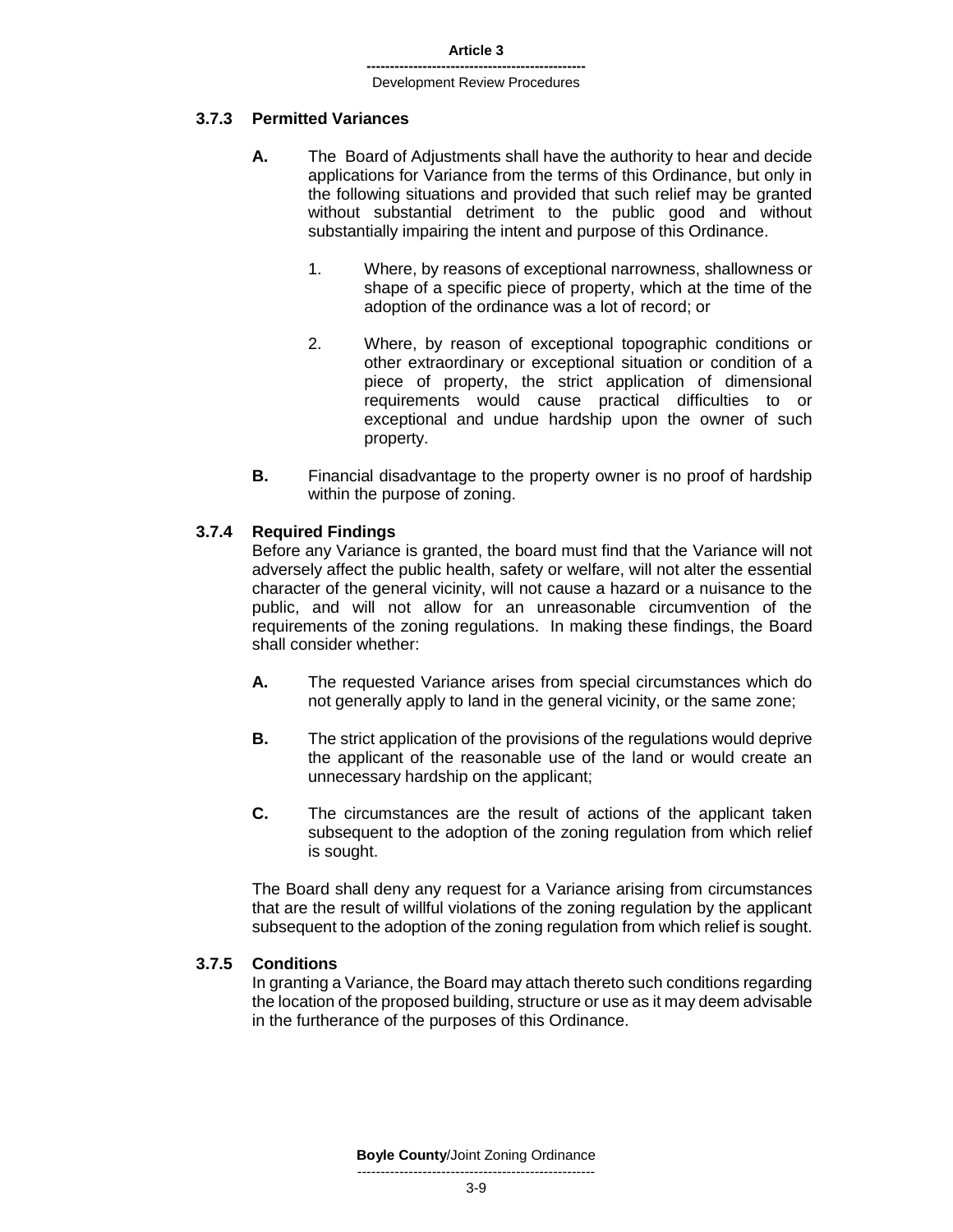### **3.7.6 Action by Board**

- **A.** Approval of a Variance shall require a positive vote from a majority of those members present at a meeting with a properly constituted quorum. A pass vote which is cast on any matter before the Board of Adjustments shall have no force or effect and shall not count as a vote with the majority of votes cast.
- **B.** In the event that the applicant files for a Variance concurrently with a Zoning Map Amendment request, the Planning Commission may hold the public hearing concurrently with the map amendment. Approval of a Variance shall require a positive vote from a majority of those members present at a meeting with a properly constituted quorum.

### **3.7.7 Prohibited Variances**

- **A.** Variances shall not be issued within any designated floodway.
- **B.** Variances shall not be issued to allow the extension of a nonconforming use.
- **C.** Variances shall not be permitted to increase the density of a use above that permitted by the applicable district.
- **D.** Variances shall not be permitted to allow a use prohibited by this Ordinance.
- **E.** Variances shall not be permitted which arise from circumstances that are the result of willful violations of the zoning regulations.

### **SEC. 3.8 CONDITIONAL USE PERMIT**

### **3.8.1 Who May Apply**

The owner of the property in question or an agent for the owner, bearing a written power of attorney granting authority for this purpose, may apply for a Conditional Use Permit.

### **3.8.2 Application Requirements**

- **A.** All Conditional Use Permits applications shall be accompanied by an accurate boundary survey of the property in question. The survey shall be prepared by a surveyor licensed in the State of Kentucky and contain the following information:
	- 1. Owner(s) and applicant(s) names;
	- 2. Scale;
	- 3. Bearings and distances;
	- 4. Locating distance to nearest road centerline or right-of-way;
	- 5. House number of property or intersecting street on each side;
	- 6. North arrow;
	- 7. Right(s)-of-way of road and pavement width;
	- 8. Adjacent property, showing property lines;
	- 9. Names of adjacent property owner(s);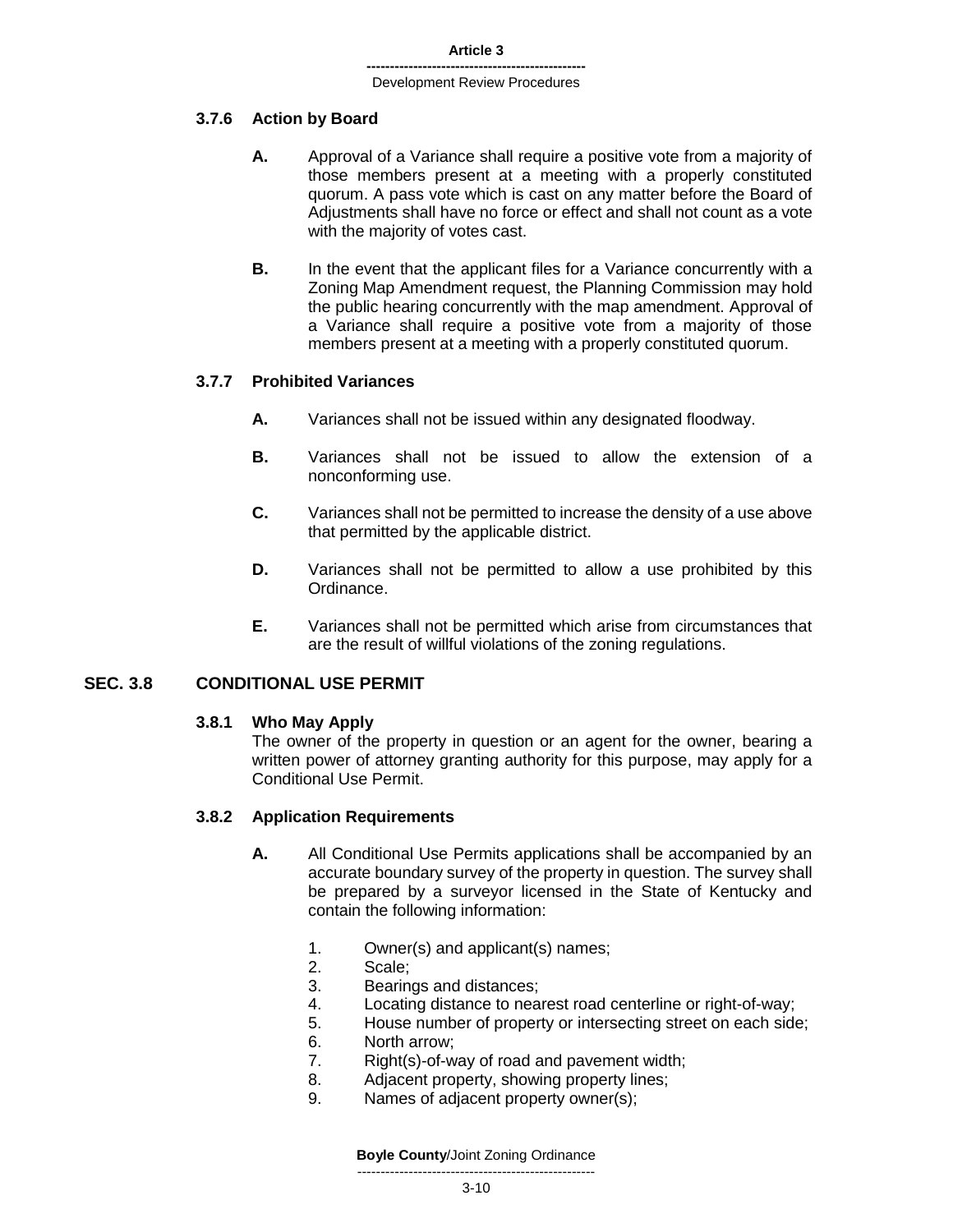#### **Article 3**

#### **-----------------------------------------------** Development Review Procedures

- 10. Acreage of property;
- 11. Vicinity map;
- 12. Surveyor's stamp;
- 13. Flood plain areas(s) and FEMA certification.
- 14. Location of existing buildings and property boundary lines;
- 15. Location of proposed buildings and property boundary lines;
- 16. Lot coverage; and
- 17. Proposed grade elevation.

### **3.8.3 Action by Board**

- **A.** Approval of a Conditional Use Permit shall require a positive vote from a majority of those members present at a meeting with a properly constituted quorum. A pass vote which is cast on any matter before the Board of Adjustments shall have no force or effect and shall not count as a vote with the majority of votes cast.
- **B.** In the event that the applicant files for a Conditional Use Permit concurrently with a Zoning Map Amendment request, the Planning Commission may hold the public hearing concurrently with the map amendment. Approval of a Conditional Use Permit shall require a positive vote from a majority of those members present at a meeting with a properly constituted quorum.

### **3.8.4 Review Criteria**

The Board of Adjustments shall approve an application for a Conditional Use Permit if, and only if, the applicant has demonstrated that the proposed use and any associated development:

- **A.** Granting the Conditional Use Permit does not substantially conflict with the Comprehensive Plan and the purposes of this Ordinance;
- **B.** Will be consistent with the "Intent" statement for the district in which it is located;
- **C.** Will be compatible with existing uses adjacent to and near the property;
- **D.** Will not be hazardous, detrimental or disturbing to present surrounding land uses due to noise, glare, smoke, dust, odor, fumes or other general nuisance;
- **E.** Will not otherwise adversely affect the development of the general neighborhood or of the district in which the use is proposed;
- **F.** Will be consistent with existing and planned pedestrian and vehicular circulation adjacent to and near the property;
- **G.** Will have adequate water and sewer supply, stormwater facilities, transportation facilities, waste disposal and other public services;
- **H.** Will be developed in a way that will preserve and incorporate any important natural features of the site; and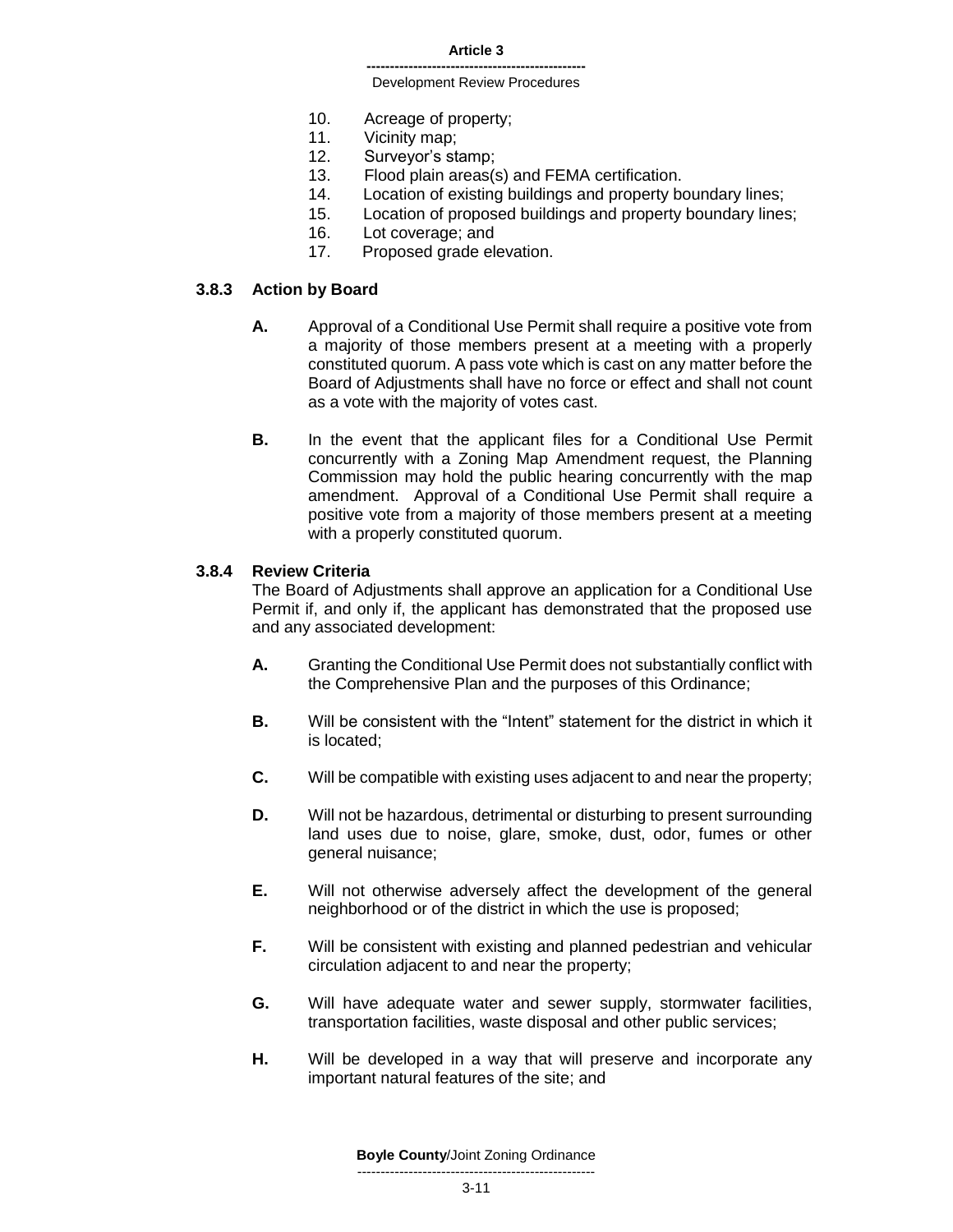**I.** Will conform to any specific criteria or conditions specified for that use elsewhere in this Article.

### **3.8.5 Findings Required**

The Board of Adjustments shall make the following findings prior to approval of any Conditional Use Permit.

- **A.** The use is not detrimental to the public health, safety or welfare in the zone in which it is proposed.
- **B.** The use will not contribute toward an overburdening of municipal services.
- **C.** The use will not result in increased traffic congestion, additional parking problems, substantial increase in population density, environmental problems or constitute a nuisance.
- **D.** That the use otherwise meets the requirements of this Ordinance.

### **3.8.6 Conditions of Approval**

When considering a Conditional Use Permit, the Board of Adjustments may attach certain conditions to its approval which it feels are necessary requirements in order to preserve and protect the character of the district in which the proposed use would be located.

### **3.8.7 Periodic Review for Compliance**

- **A.** The Director shall have the power to inspect the land or structure where the Conditional Use Permit is located in order to ascertain that the landowner is complying with all of the conditions listed on the Conditional Use Permit.
- **B.** If the landowner is not complying, the Director shall report the fact in writing to the Chairman of the Board of Adjustments. The report shall state specifically the manner in which the landowner is not complying, and a copy of the report shall be furnished to the landowner at the same time it is furnished to the Chairman of the Board of Adjustments.
- **C.** The Board shall hold a hearing on the report within a reasonable time and notice of the time and place of the hearing shall be furnished to the landowner at least one week prior to the hearing.
- **D.** If the Board of Adjustments finds that the facts alleged in the report are true and that the landowner has taken no steps to comply with them between the date of the report and the date of the hearing, the Board of Adjustments may authorize the Director to revoke the Conditional Use Permit and take the necessary legal action to cause the termination of the activity on the land which the Conditional Use Permit authorizes.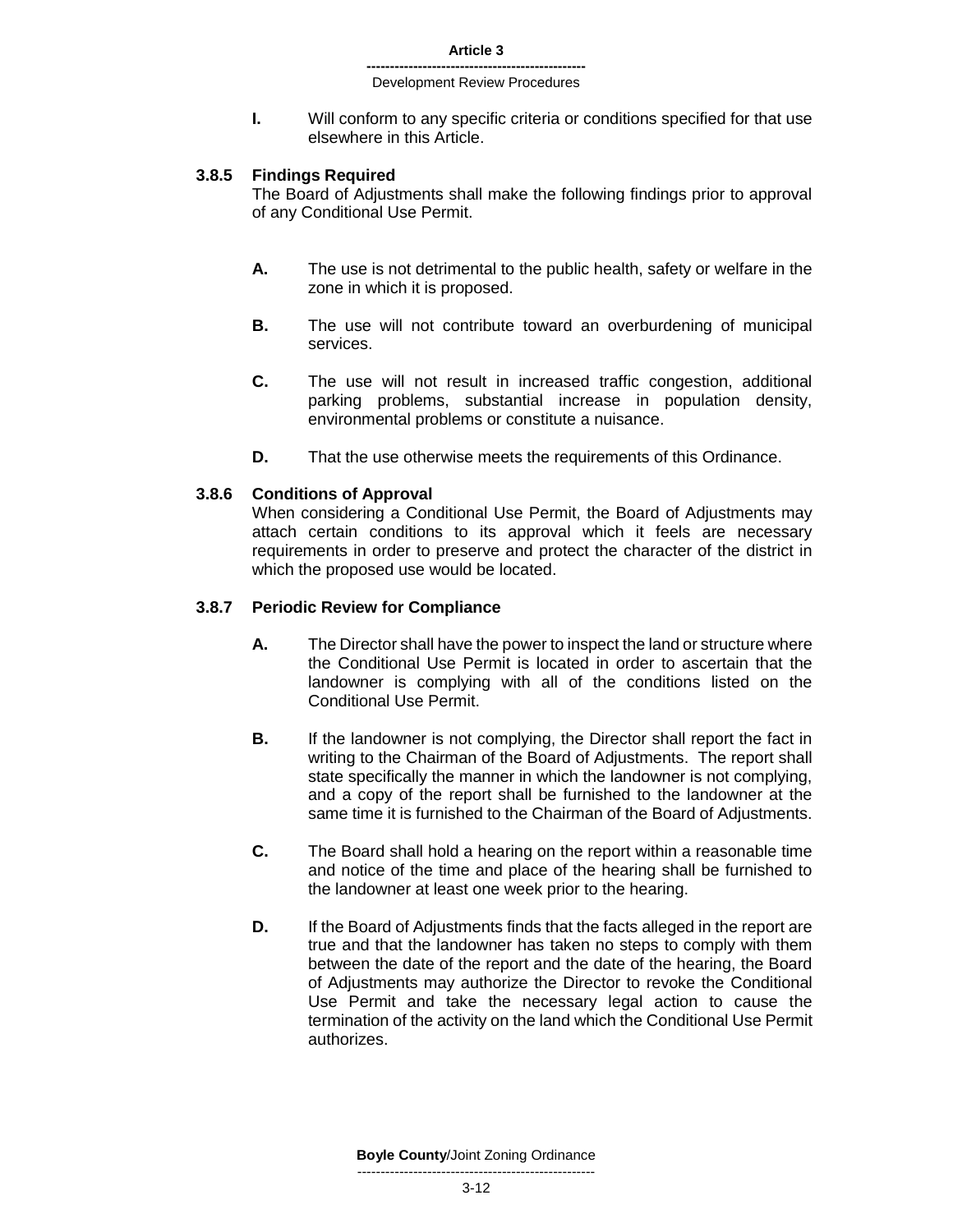### **SEC. 3.9 TEXT AMENDMENT**

### **3.9.1 Who May Apply**

Applications for amendment of the ordinance text may be initiated by:

- **A.** The Danville-Boyle County Planning and Zoning Commission; or
- **B.** The Legislative Body having zoning authority over an affected property.

### **3.9.2 Planning Commission Action**

The procedure for obtaining a text amendment shall be the same as defined in KRS Chapter 100.In their review of a text amendment, the Planning Commission shall consider and make findings as to whether the text amendment is in agreement with the adopted Comprehensive Plan. The Planning Commission shall make a recommendation to the Legislative Body on the requested amendment.

### **3.9.3 Legislative Body Action**

The findings of fact that are recommended for approval or disapproval by the Planning Commission shall be forwarded to the affected Legislative Body for consideration. The Legislative Body shall take final action upon a proposed zoning text amendment.

### **SEC. 3.10 MAP AMENDMENT (REZONING)**

### **3.10.1 Who May Apply**

Applications for amendment of the Official Zoning Map may be initiated by:

- **A.** The Danville-Boyle County Planning and Zoning Commission, including flood plain designations initiated by the Planning Commission;
- **B.** The Legislative Body having zoning authority over an affected property;
- **C.** The owner of the property in question or an agent for the owner bearing a recorded written power of attorney granting authority for this purpose.

# **3.10.2 Pre-application Conference**

- **A.** Prior to formal application for amendment of the Official Zoning Map, the applicant, and/or his attorney, shall hold a conference with the Planning Commission staff to discuss the effect of the Comprehensive Plan, this Ordinance, the Subdivision Regulations and other land development controls on the proposed development.
- **B.** The pre-application conference shall include discussions of apparent characteristics of the site that would affect the proposed development. In addition, the pre-application conference may be utilized for discussing whether a General Development Plan should be submitted with the application for amendment of the Official Zoning Map.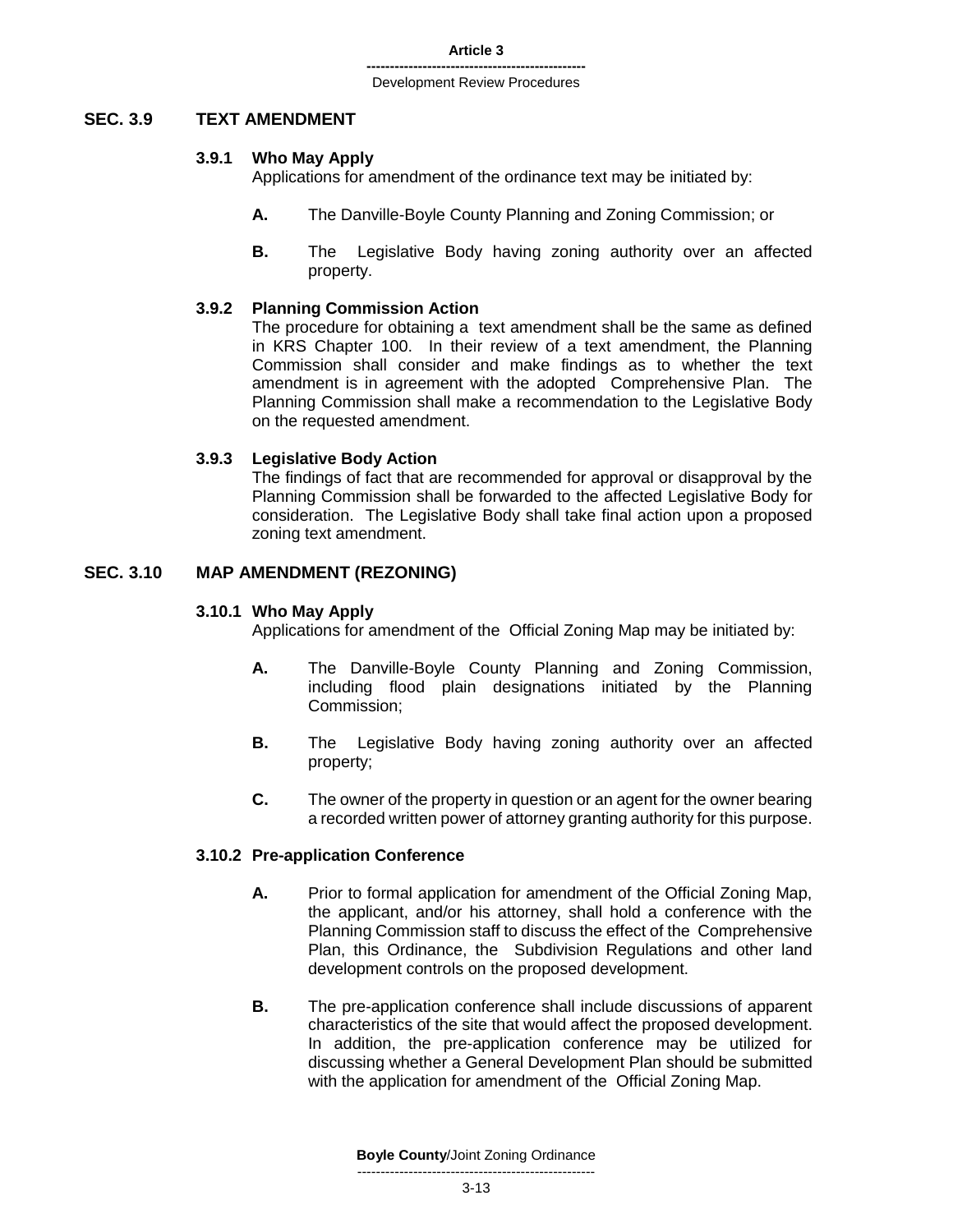- **C.** The applicant shall furnish the following materials to facilitate discussion during the pre-application conference:
	- 1. Location map showing affected area with project delineated;
	- 2. Project description (proposed use, density or intensity, general layout, etc.);
	- 3. Project development program (including proposed number of units for residential projects or square feet of building space for non-residential projects); and

### **3.10.3 Application Requirements**

Application for amendment of the Official Zoning Map shall be filed with the Planning Commission in accordance with this section and shall contain the following:

- **A. Demonstration of Appropriateness.** Any application for amendment to the Official Zoning Map shall be submitted with a written detailed explanation as to the following:
	- 1. How the proposed map amendment would conform to the Comprehensive Plan;
	- 2. Why the original zoning classification of the property in question was inappropriate or improper;
	- 3. What major economic, physical or social changes, if any, have occurred in the vicinity of the property in question that were not anticipated by the Comprehensive Plan and which have substantially altered the basic character of the area, which make the proposed amendment to the Official Zoning Map appropriate. The explanation for this section shall include:
		- a. A list of such specific changes;
		- b. A description as to how said changes were not anticipated by the Comprehensive Plan;
		- c. A description as to how said changes will alter the basic character of the area; and
		- d. A description as to how said changes make the proposed amendment to the Official Zoning Map appropriate.
- **B. Property Owners Signature.** All applications for amendment to the Official Zoning Map submitted by an owner or agent shall:
	- 1. Be signed by all persons necessary to convey in fee simple absolute the property in question or the attorney for all such persons;
	- 2. Identify all lessees, option-holders and developers of the subject property; and
- **C. Zoning Plat/ Boundary Survey.** An accurate boundary survey of the property in question shall be filed with the application and shall contain the following information: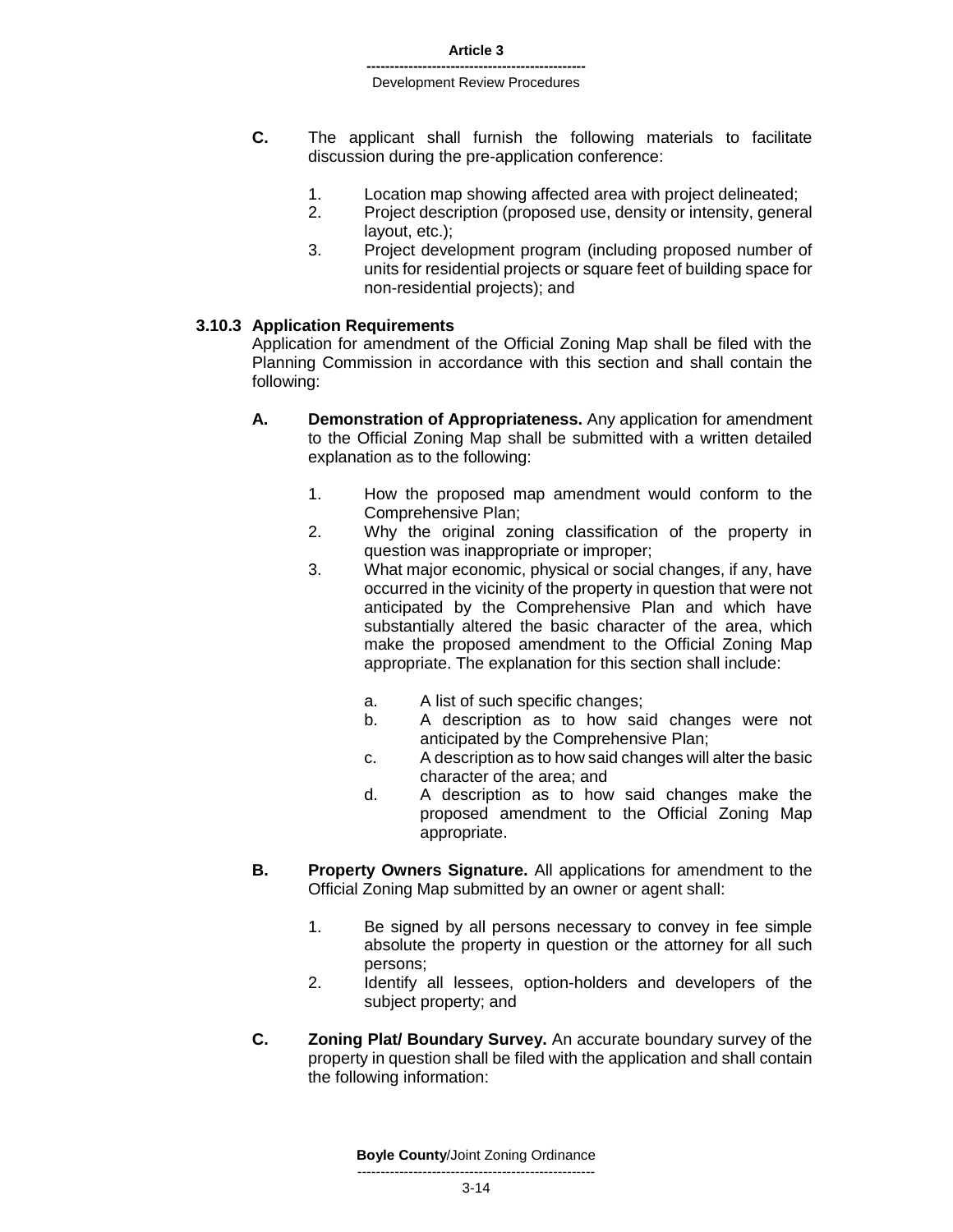#### **Article 3**

#### **-----------------------------------------------** Development Review Procedures

- 1. Owner(s) and applicant(s) names;
- 2. From: (present zoning) to: (proposed zoning);
- 3. Scale;
- 4. Bearings and distances;
- 5. Locating distance to nearest road centerline or right-of-way;
- 6. House number of property or distance to intersecting street on each side;
- 7. North arrow;
- 8. Right(s)-of-way of road and pavement width;
- 9. Adjacent property, showing property lines and zoning;
- 10. Names of adjacent property owner(s);
- 11. Acreage of property to be rezoned;
- 12. Vicinity map;
- 13. Surveyor's stamp;
- 14. Flood plain areas(s) and FEMA certification; and
- 15. Corporate limits (if adjacent).
- **D. Legal Notice Drawing.** A drawing is to be included with the zone change application in addition to the zone change survey for the purpose of legal notification.
	- 1. Drawing must fit on 8 ½ X 11 sheet of paper.
	- 2. A copy of the Zoning Plat/ Boundary Survey (Item C above).
- **E. Development Plan.** As a condition to the granting of any amendment to the Official Zoning Map, the Planning Commission is authorized to require the submission of a Development Plan. The Development Plan shall be filed in accordance with the provisions and requirements of Sec. 3.11, Development Plans. Where agreed upon, this Development Plan shall be followed and shall be binding on all parties. A Development Plan may be either a General Development Plan or a Site Development Plan or both as specified by Section 3.11.
- **F. Traffic Impact Study.** Any development requiring the submission of a Traffic Impact Study shall illustrate the effect of the proposed project on the surrounding roadways and intersections. Such effect shall be measured against the existing level of service standard and circulation patterns for the roadways affected by the proposed development's impact. Any project which proposes:
	- 1. Greater than 50,000 square feet of non-residential space;
	- 2. Greater than 50 residential units; or,
	- 3. Any other use generating 500 or more average daily trips, shall be required to submit a Traffic Impact Study.

Exceptions to this requirement may be approved after consultation between the applicant, the Planning Commission and affected agencies (City or County Engineer and/or KYTC). The applicant must provide documentation, in writing, from all affected agencies, exempting their particular development from the TIS requirement.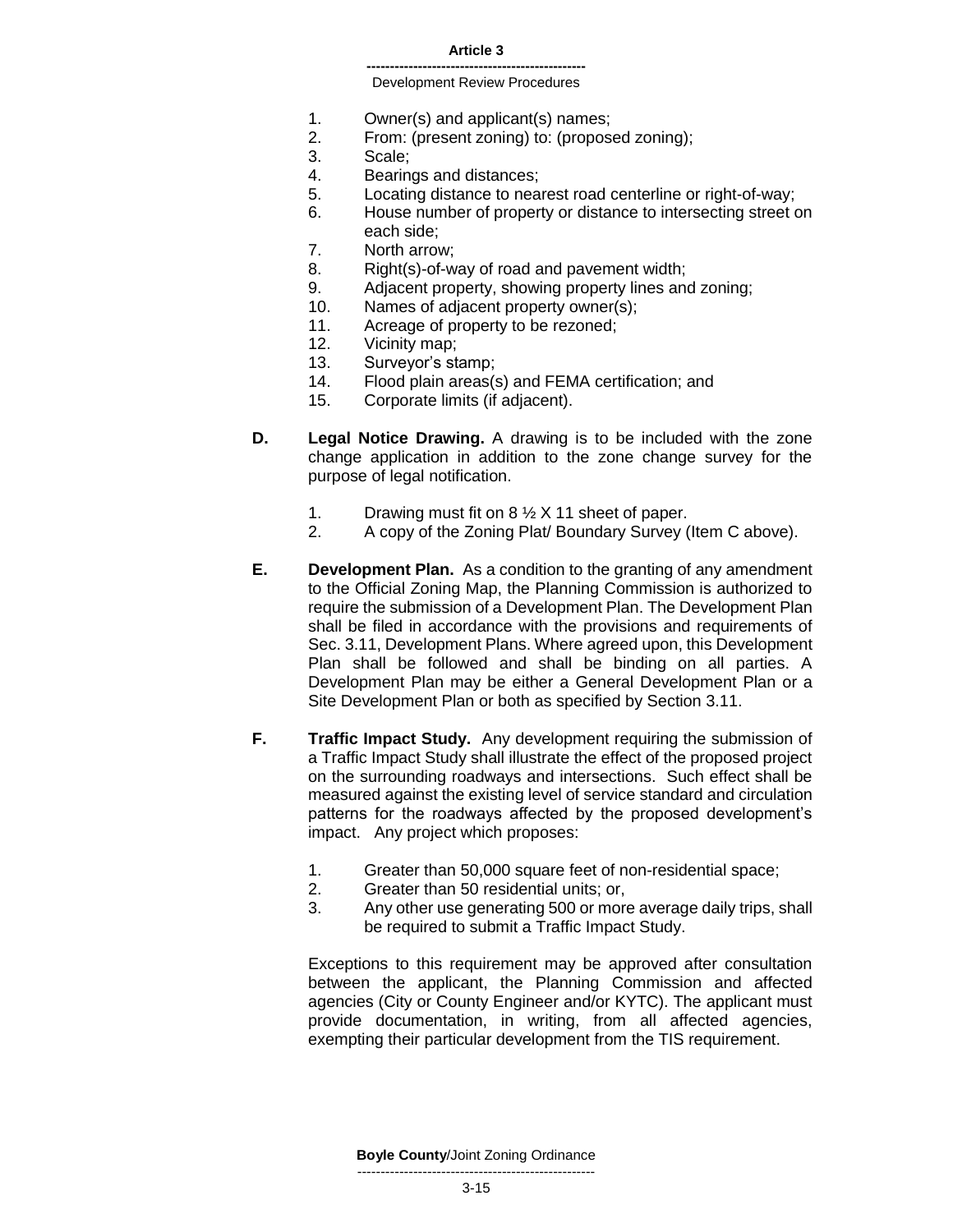**G. Other Concurrent Applications.** Applications for Variances, and/ or Conditional Use Permits may be filed concurrently with the application for Official Zoning Map Amendment on the same property to be considered by the Planning Commission for a map amendment.

### **3.10.4 Responsibility for Accuracy**

The applicant shall be responsible for the accuracy of the information filed and shall demonstrate that the identity of all adjoining property owners is made known to the Planning Commission as part of the Official Zoning Map Amendment application. The applicant may rely on the records of the property valuation administrator for this purpose.

### **3.10.5 Planning Commission Action**

The procedure for obtaining a Zoning Map Amendment shall be the same as defined in KRS Chapter 100 and in addition, as follows:

- **A.** The Planning Commission requires, as a condition to the granting of a Zoning Map Amendment, the submission of a General Development Plan. Where agreed upon by the applicant, the General Development Plan shall be followed and binding upon the applicant, his heirs, successors, and assigns.
- **B.** If the Planning Commission considers a General Development Plan concurrently with an application for Zoning Map Amendment pursuant to KRS 100.203(2), the Commission shall vote upon the application for Zoning Map Amendment at the same time as it considers the applicant's request that the General Development Plan be a condition to the granting of the Zoning Map Amendment. The recommendation of the Planning Commission to approve a Zoning Map Amendment shall be conditioned upon compliance with the submitted General Development Plan and enforced accordingly.
- **C.** The Planning Commission and applicant may agree to amend the General Development Plan during the public hearing. In such case, the revised General Development Plan shall be prepared by the applicant within 14 calendar days of the approval of the Planning Commission. If the revised General Development Plan, has not been submitted to the Planning Commission within 14 days, the Commission may hold a public hearing to rescind the approval on the next available agenda.
- **D.** No Development Plan approved by the Planning Commission shall permit the development or use of land in a manner prohibited by this Ordinance. To the extent a condition of a Development Plan may purport to grant such permission, it shall be deemed in conflict with the zoning district regulations and be void and of no effect.

### **3.10.6 Review Criteria, Findings Required**

In their review of a map amendment, the Planning Commission shall consider and make findings on the following matters:

**A.** The map amendment is in agreement with the adopted Comprehensive Plan, or, in the absence of such a finding,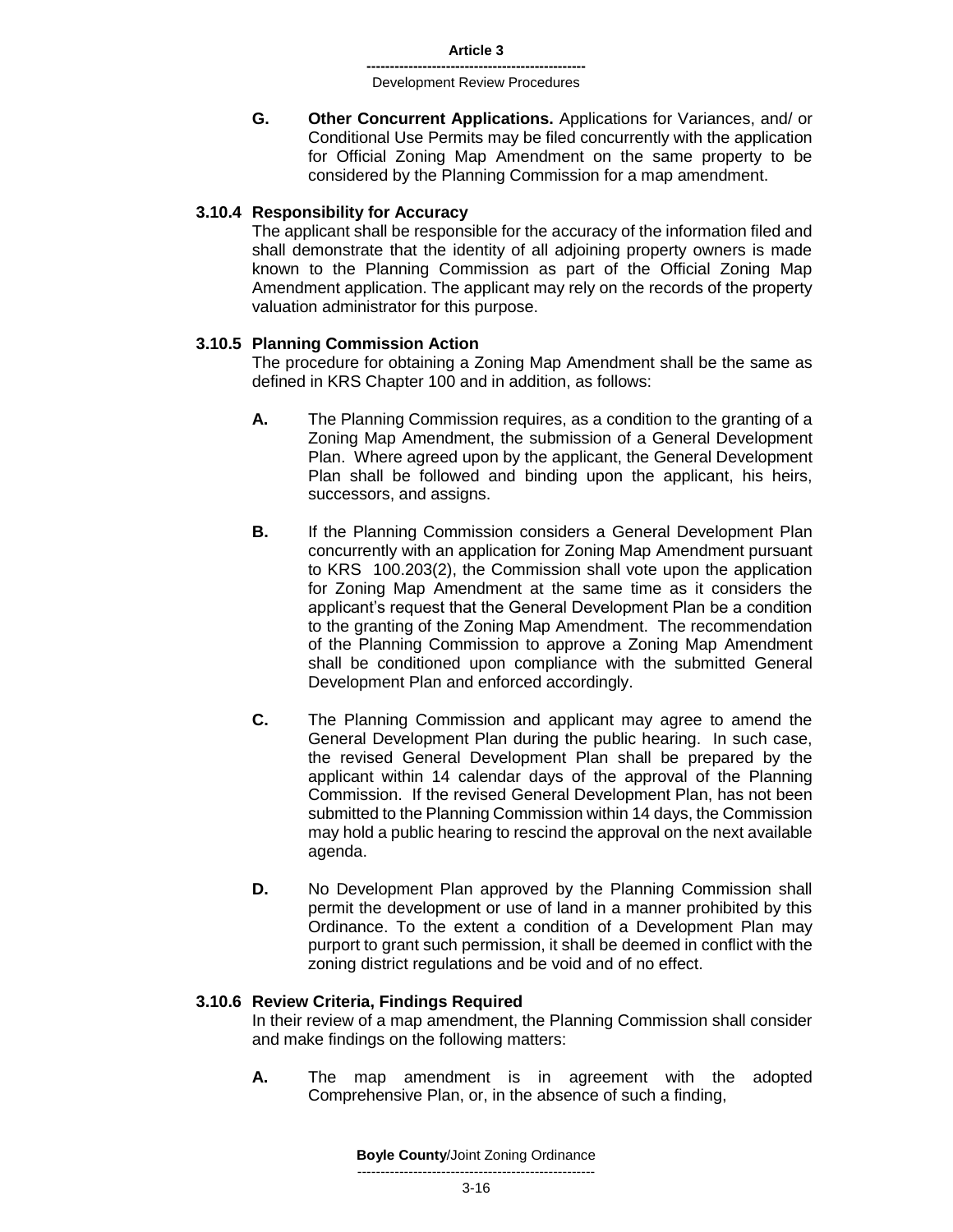- **B.** That one or more of the following apply and such finding shall be recorded in the minutes and records of the Planning Commission of the legislative body or Fiscal Court:
	- 1. The original zoning classification given to the property is inappropriate and that the proposed zoning classification is appropriate;
	- 2. There have been major changes of an economic, physical, or social nature within the area involved which were not anticipated in the adopted Comprehensive Plan and which have substantially altered the basic character of such area.

### **3.10.7 Legislative Body Action**

The Planning Commission's recommendation for approval or disapproval of the amendment and the findings of fact which support the recommendation shall be forwarded to the affected Legislative Body for consideration. The Legislative Body shall take final action upon a proposed Zoning Map Amendment within 90 days of the date of the Planning Commission's recommendation. Failure of the Legislative Body to act within 90 days shall deem the recommendation of the Planning Commission to have passed by operation of law.

### **3.10.8 Condition of Enactment of Map Amendment.**

The following condition shall apply to the enactment of any Zoning Map Amendment; Building permits for improvement of the subject property shall be issued only in conformance with the elements of the General Development Plan and, where required, a Site Development Plan.

### **3.10.9 Action on Concurrent Applications**

- **A.** In the event the applicant files for a Variance or Conditional Use Permit concurrently, the Planning Commission shall hold the public hearing concurrently with the map amendment.
- **B.** For the purpose of carrying out this subsection, each requested Variance or Conditional Use Permit shall be considered as separate applications and shall otherwise be administered, advertised and handled in accordance with the requirements of this Ordinance and KRS 100 except that notice by mail for the Zoning Map Amendment shall include notice for the Variance or Conditional Use Permit and shall state that these items will be concurrently heard by the Planning Commission.
- **C.** The Planning Commission shall assume all the powers and duties otherwise executed by the Board of Adjustments in considering a Variance or Conditional Use Permit, but shall only have this authority when the subject Variance or Conditional Use Permit is being considered concurrently with property being considered for a map amendment.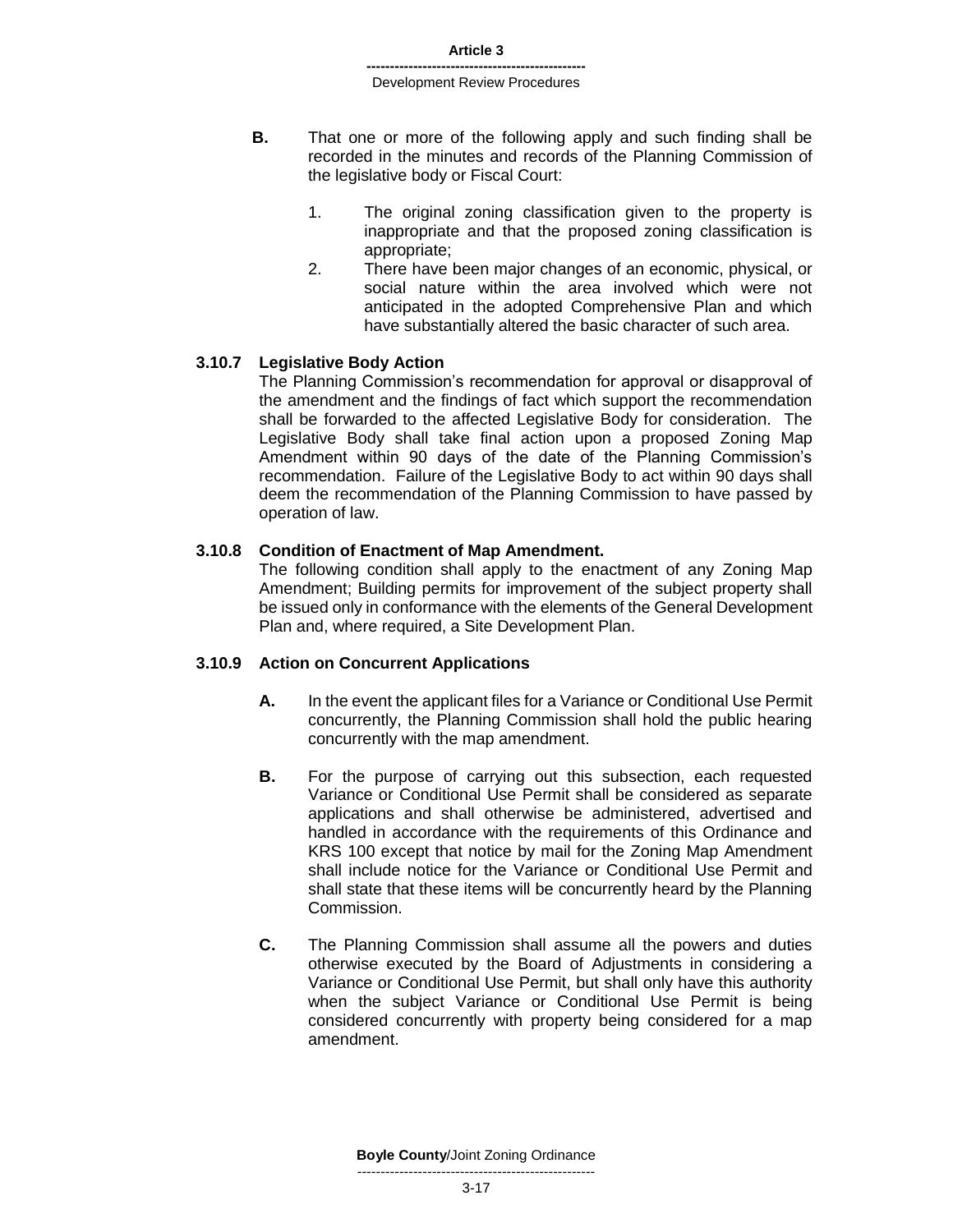# **3.10.10 Parties Bound by Development Plan Conditions**

The Development Plan, General or Site, enacted under the provisions of this Section, including any amendment thereto, shall be binding upon the property and the owner at the time of approval by the Planning Commission, his heirs, successors in title, personal representatives, assigns, the Planning Commission and legislative bodies.

### **3.10.11 Recording of Development Plan Conditions**

Following the approval of a map amendment and General Development Plan, or any amendment thereto, a statement shall be filed in the office of the Boyle County Clerk. The statement shall contain the name of the owner at the time of approval by the Planning Commission, a description of the property in question, source of title, and enumeration of the conditions as adopted by the Planning Commission and date of adoption and same shall be signed by them owner.

# **SEC. 3.11 DEVELOPMENT PLANS, GENERAL OR SITE**

### **3.11.1 Purpose and Intent of Development Plan Review**

- **A.** The Development Plan is a review procedure whereby the Planning Commission may determine the character and objectives of the proposed development in order to ascertain the following:
	- 1. Impact the development will have on capacity of community facilities and services.
	- 2. Impact the development will have on the character of the neighborhood.
	- 3. Impact the development will have on the neighborhood and community.
- **B.** The General Development Plan is intended to demonstrate to the Planning Commission the character and objectives of the proposed development in adequate detail for the Planning Commission to evaluate the proposed development and to determine what shall be binding on the use and development of the property in question.
- **C.** A Site Development Plan is intended to contain specific plans for developing the property in question including implementation of the conditions of an approved General Development Plan.
- **D.** A Development Plan is intended as a review of the proposed project site as a whole, especially where multiple zoning districts are proposed.
- **E.** All references herein to the filing and approval of an initial Development Plan shall include all amendments thereto.

# **3.11.2 General Development Plan Required**

**A.** A General Development Plan shall be filed with the application for an amendment to the Official Zoning Map in a form recordable in the Boyle County Courthouse.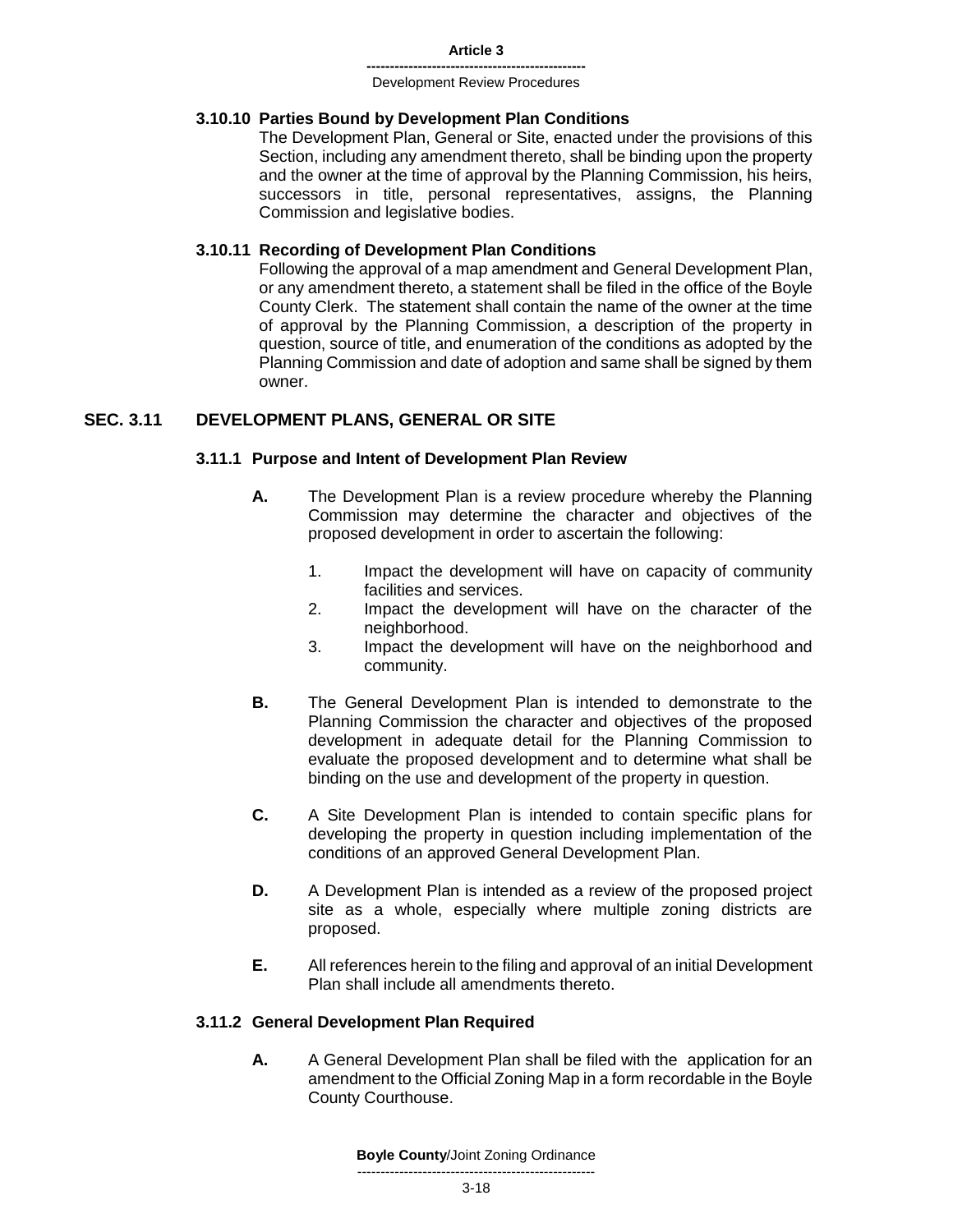**B.** Where large parcels of land are proposed for various zoning districts or for differing standards, each parcel may have separate General Development Plan for separate tract.

### **3.11.3 Elements of a General Development Plan**

"Development plan" means written and/ or graphic material for the provision of a development, including any or all of the following:

- **A.** location and bulk of buildings and other structures,
- **B.** intensity of use,
- **C.** density of development,
- **D.** streets, ways, access points, and parking facilities,
- **E.** signs,
- **F.** drainage of surface water,
- **G.** a plan for screening or buffering,
- **H.** utilities,
- **I.** existing manmade and natural conditions, and
- **J.** all other conditions agreed to by the applicant.

### **3.11.4 Site Development Plan Required**

Prior to the issuance of Building Permits and Zoning Permits, a Site Development Plan shall be approved by the Planning Commission for the following:

- **A.** All commercial developments or uses containing over 10,000 sq. ft. in total building area;
- **B.** Townhomes, multifamily housing, or group living uses with sixteen (16) or greater units;
- **C.** All institutional developments or uses containing over 50,000 sq. ft. in total building area; or
- **D.** All industrial developments or uses containing over 50,000 sq. ft. in total building area.

### **3.11.5 Elements of Site Development Plan**

When a Site Development Plan is required by this Section, the plan shall contain the following information: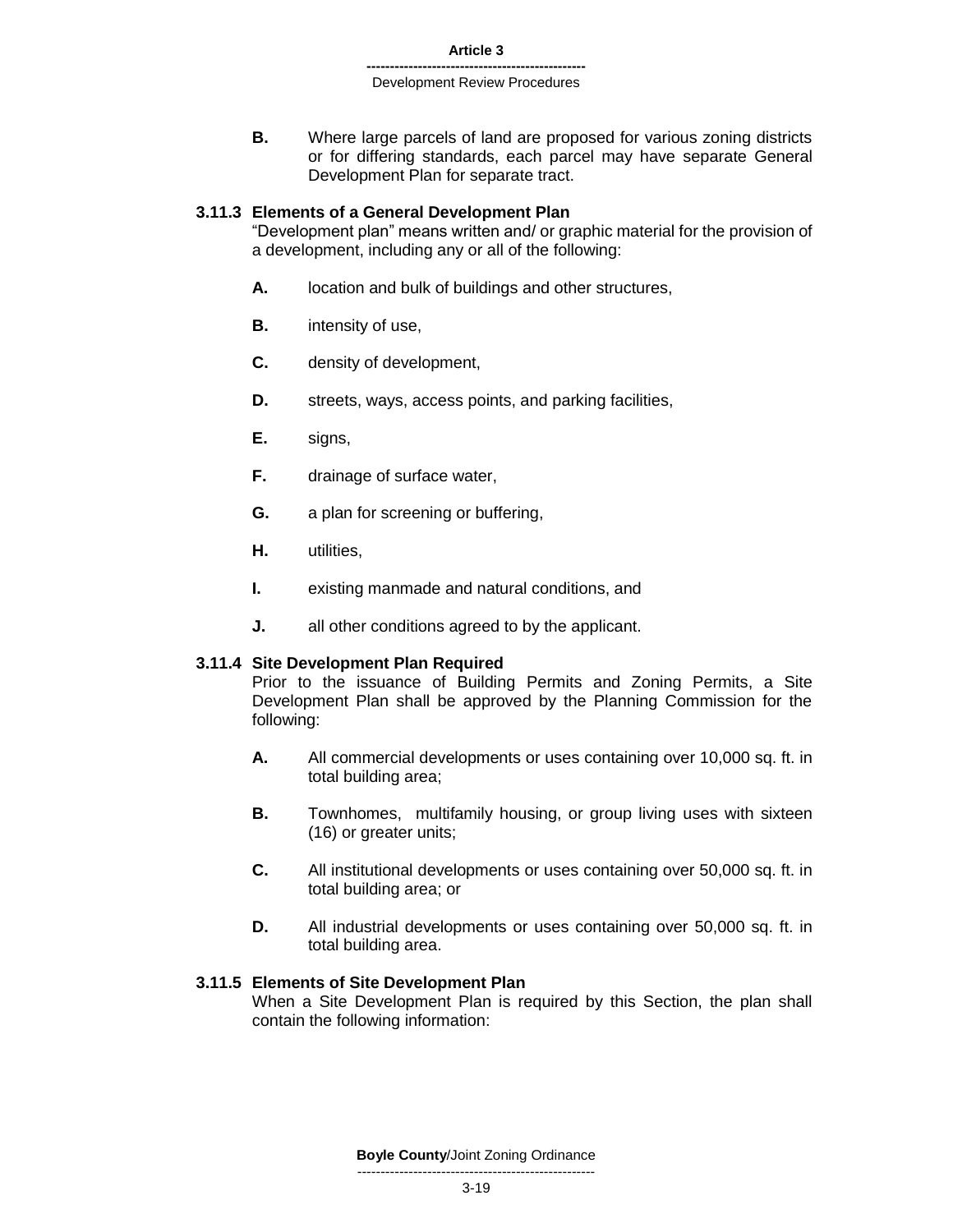- **A.** Name of development, name and addresses of owners, developers, engineers, surveyors, landscape architects, and architects; vicinity map with accurate measurements to existing streets, date, scale, source of title and north arrow.
- **B.** Names of adjacent subdivisions and/or names of recorded owners of adjacent land.
- **C.** Names, location, arrangement and dimensions of all existing platted streets, driveways or other public ways within or adjacent to the property and existing utility easements.
- **D.** Names, location, arrangement and dimensions of proposed streets and driveways or other public ways, including width of rights-of-way, parking areas and number of parking spaces (including total area of off-street parking), points of ingress and egress and sight distances of all entrances to existing streets.
- **E.** Building setback lines or building envelopes whichever is appropriate.
- **F.** Preliminary size and location of all proposed underground utilities lines (water, sewer and gas, if applicable).
- **G.** A topographic survey of the site. Upon review of the survey, a drainage plan may be required.
- **H.** Copy of proposed property owners' association covenant or master deed or restrictions if applicable.
- **I.** Lot size and location.
- **J.** Height, floor area and arrangement of proposed buildings or structures and number of dwelling units.
- **K.** Location of all existing buildings, structures and parking.
- **L.** Boundary survey including area and bearings and dimensions of all exterior property lines.
- **M.** When mixed uses are proposed, show location of these uses by general type, i.e., commercial, industrial, office and residential.
- **N.** Existing tree masses, significant rock outcroppings, streams, flood plains and other natural features.
- **O.** Provisions for landscaping, if applicable.
- **P.** Recreational and open space area, if applicable.
- **Q.** Proposed stages of development if applicable and the anticipated time required to develop each stage.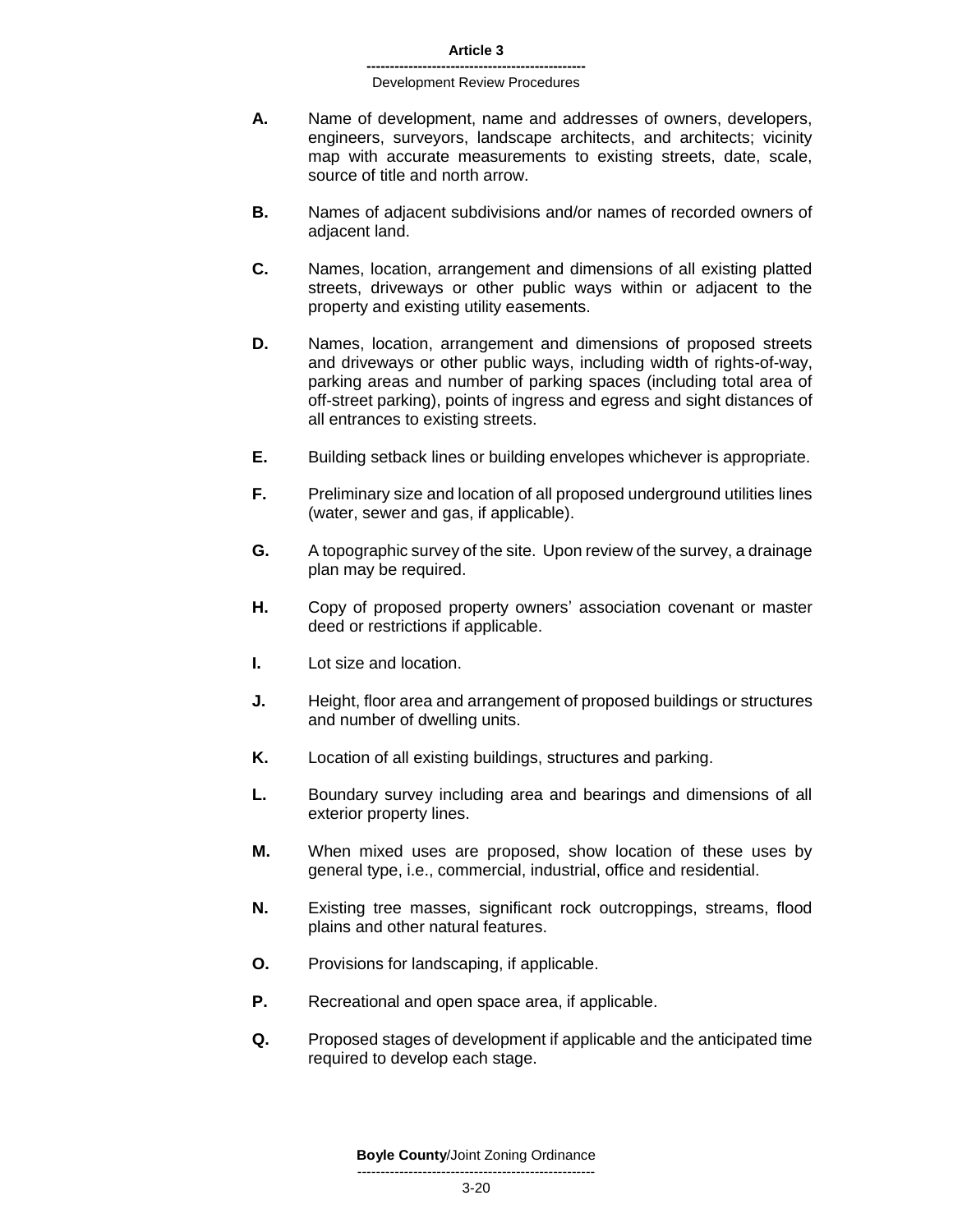- **R.** Traffic Impact Study (if required) prepared and stamped by a professional engineer qualified in transportation engineering.
- **S.** All Site Development Plans shall be drawn to a sufficient scale to clearly delineate the applicant's proposed use and development of the subject property. Such scale shall be indicated on the Site Development Plan.

### **3.11.6 Action on Development Plan**

- **A.** General Development Plan. The Planning Commission shall consider the General Development Plan as part of a Zoning Map Amendment request and shall take action on the map amendment as outlined in 3.10. Applications for Variances and/or Conditional Use Permits may be filed concurrently with the application for a General Development Plan on the same property to be considered by the Planning Commission for a Zoning Map Amendment.
- **B.** The Planning Commission shall review the Site Development Plan and shall take one of the following actions:
	- 1. Approve the Site Development Plan, or,
	- 2. Disapprove the Site Development Plan.
		- a. When the Planning Commission's action is disapproval, the Planning Commission shall state the reasons for the action and shall transmit these reasons to the applicant within 10 days after its action.
		- b. Within 30 days of the transmittal, the applicant may make a written response concurring with the required modifications. Upon receipt of the applicant's concurrence, the Site Development Plan shall be deemed to have approval of the Planning Commission.
		- c. If the applicant fails to concur with the required conditions or does not reply within 30 days of the date of the transmittal, then the Site Development Plan shall be deemed disapproved by final action.
	- 3. The Planning Commission shall approve the Site Development Plan when it makes a determination that the Site Development Plan conforms to the General Development Plan and other requirements of this Article.

### **3.11.7 Amendments to Enacted General Development Plan**

Amendments to an approved General Development Plan shall require the approval of the Planning Commission. Requests for amendment of any such plan shall be submitted to the Planning Commission and shall contain the signature of all property owners necessary to convey fee simple title to the land within the tract or phase that is subject to the General Development Plan, and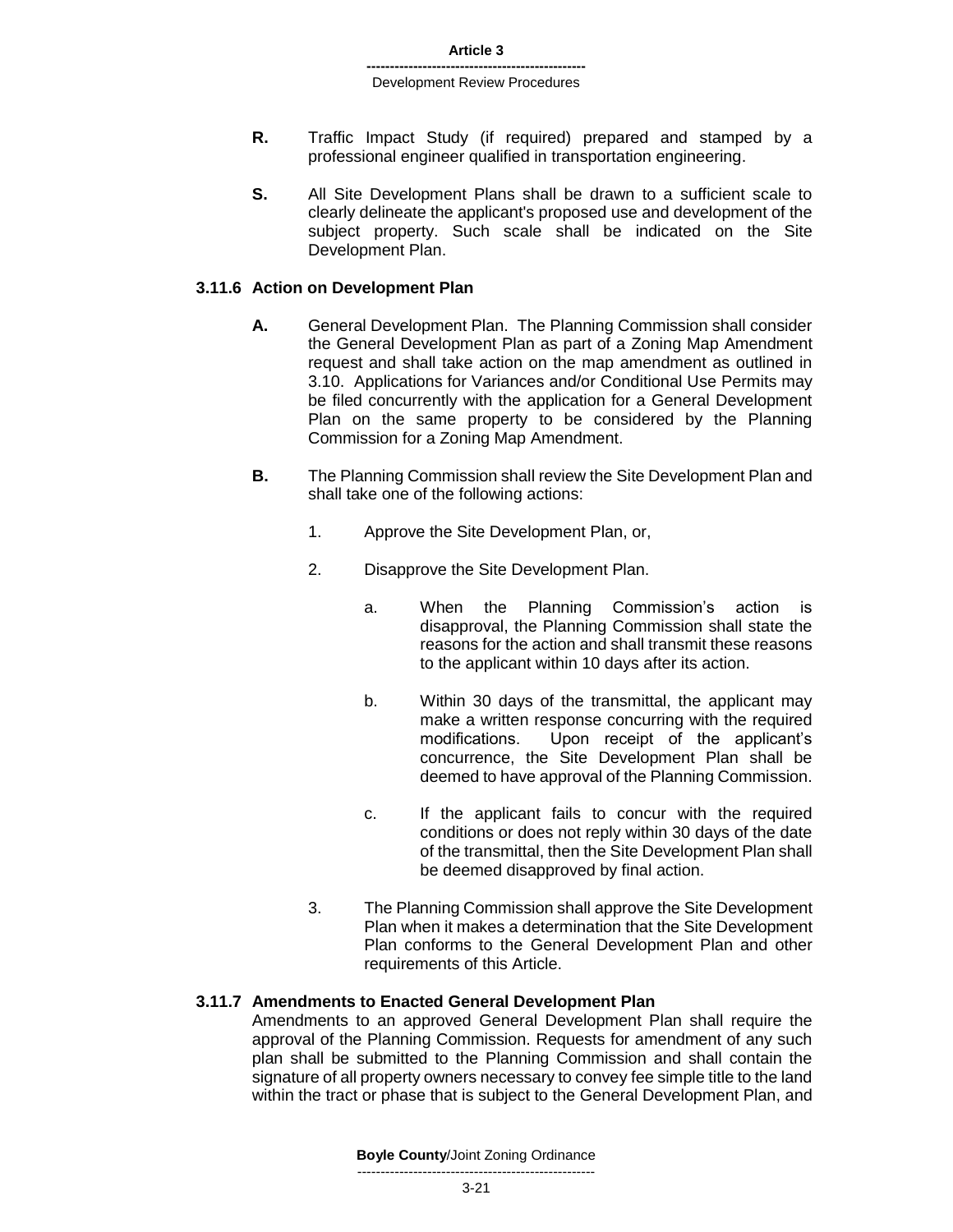#### **Article 3**

#### **-----------------------------------------------** Development Review Procedures

the Commission shall act thereon at the next available agenda. Amendments shall be processed in the same manner as the original General Development Plan. Any such amendment shall be considered no earlier than one year, unless initiated by the Planning Commission Staff, after final action of the General Development Plan, except upon appeal or court order. Reapplications initiated by the Planning Commission shall be based on a change of circumstance which were not known at the time of the original application. A public hearing on the proposed amendment to the plan shall be held by the Planning Commission in the same manner as the original General Development Plan. An amendment to any approved General Development Plan shall be approved only if the proposed amendment remains consistent with the adopted Comprehensive Plan and upon a finding that:

- **A.** There have been major changes of an economic, physical or social nature within the area of the property in question which were not anticipated at the time of the adoption of the development plan which is being amended; or,
- **B.** There have developed physical conditions which would not permit development of property in question in accordance with the General Development Plan which is being amended.
- **C.** Any application to amend the General Development Plan shall require the signature of 100 percent of the property owners within the area covered by the General Development Plan and shall be amended by the same process as the original zoning amendment.
- **3.11.8 Amendment to the Adopted Site Development Plan.** The applicant or owners may apply to the Planning Commission for amendment to the Site Development Plan. The application for an amendment must contain the signature of the property owners for at least 51 percent of the property within the original Site Development Plan. Any such amendment shall be considered no earlier than one year after final action on the Site Development plan. The Planning Commission may initiate an amendment to the Site Development Plan under this Section. Re-applications initiated by the Planning Commission shall be based on a change of circumstance which were not known at the time of the original application. The Planning Commission shall hold at least one public hearing as prescribed by this Ordinance and shall act on the application for amendment to the Site Development Plan in the same manner as originally approved.
- **3.11.9 Minor Amendments and Changes to a Site Development Plan.** The items and conditions of the Site Development Plan may be changed from time to time as follows:

The Director may approve minor modifications of the adopted Site Development Plan so long as the modification shall not violate any standard or regulation set forth in the approved General Development Plan. The total of such modifications approved by the Director shall never exceed 5 percent of the gross leasable floor area (non-residential), 5 percent of parking or vehicle use areas or 5 percent of total residential units as shown by the adopted Site Development Plan. The Director shall not approve modifications of permitted uses.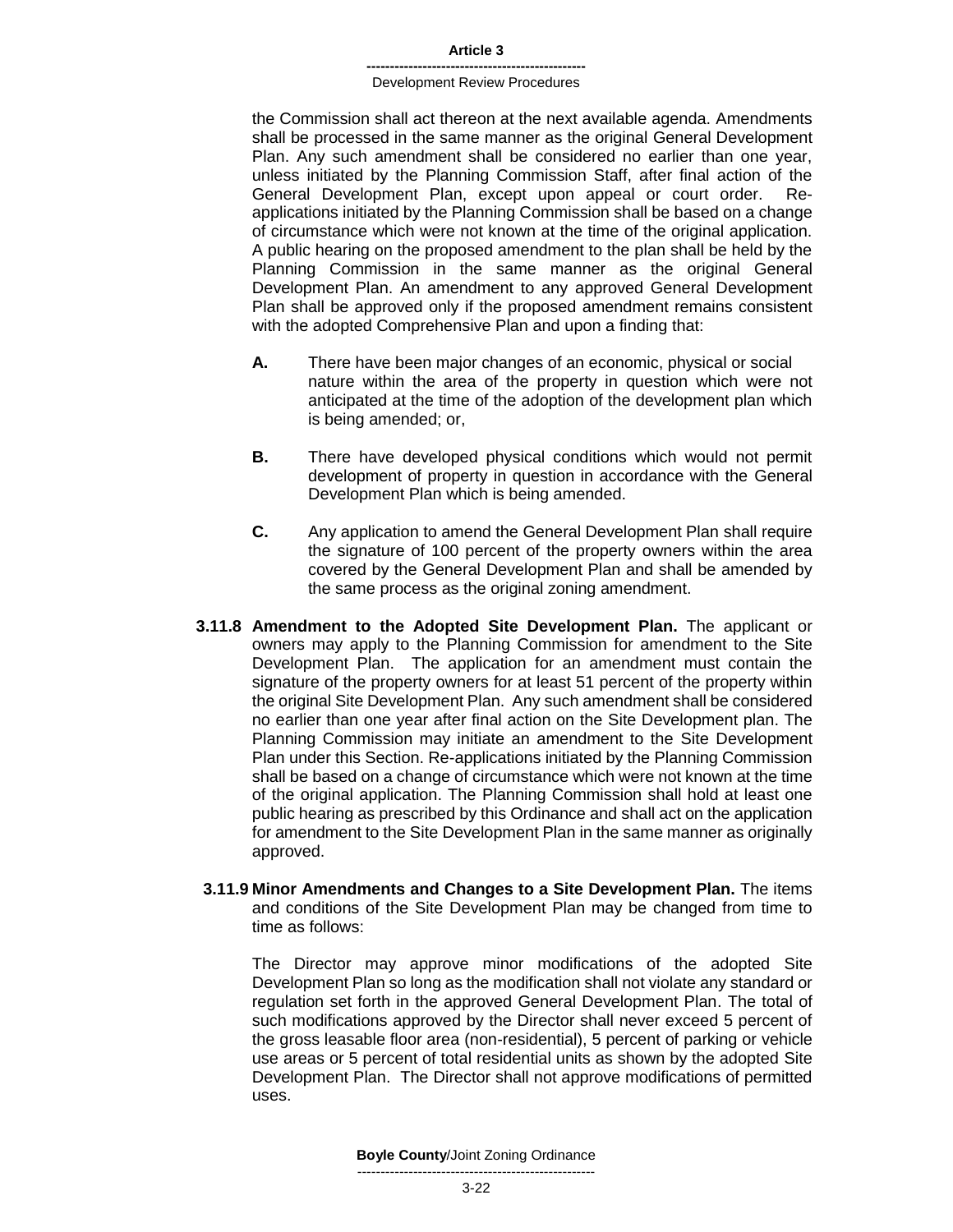# **SEC. 3.12 LOCAL HISTORIC DESIGNATION**

### **3.12.1 Who May Apply**

Consideration of the designation of a Local Historic Site or a Local Historic District may originate from the Legislative Body, the Danville Architectural Heritage Board or the landowner of the property in question. A person or an organization proposing a Local Historic site designation shall file a Zoning Map Amendment application with Planning Commission pursuant to Section 3.10 of this Ordinance. The Danville Architectural Heritage Board shall recommend to the Planning Commission the designation of Local Historic sites and Local Historic Districts. After a public hearing and a recommendation by the Planning Commission, the Legislative Body shall make these designations by the enactment of an ordinance.

### **3.12.2 Planning Commission Public Hearing and Notice Required**

The Danville Architectural Heritage Board shall assemble information about a property or district being considered for designation and shall then hold at least one fact finding meeting to draft a recommendation to the Planning Commission. When a hearing before the Planning Commission is scheduled on a proposal designating individual Local Historic Sites and Local Historic District, the following notice shall be given by the Planning Commission in addition to any other notice required by statute, by local regulation or ordinance:

- **A.** Notice of the Planning Commission hearing shall be posted conspicuously on the property for which the designation is proposed for 14 consecutive days immediately prior to the hearing.
- **B.** The Planning Commission public hearing sign shall be constructed of durable material, shall be written in letters sufficiently large enough to be read from the public street, shall state the telephone number of the Planning Commission, and shall state the time, place and date of Planning Commission hearing.
- **C.** Notice of the Planning Commission hearing shall be given at least 14 days in advance of the hearing by first-class mail, to the owner of every parcel of property adjoining the property for which the designation is proposed. It shall be the duty of the person or persons proposing the designation to furnish to the Planning Commission the names and addresses of the owners of all affected and adjoining property. Records maintained by the Boyle County Property Valuation Administrator may be relied upon to determine the identity and address of said owner.

# **3.12.3 Historic Overlay Standards**

**A.** The Historic Overlay Standards shall include the Secretary of the Interior's Standards and Guidelines for the Treatment of Historic Properties, as well as the Secretary of the Interior's Guidelines on Sustainability for Rehabilitating Historic Buildings and may include other local standards that will apply to all designated property in the affected jurisdiction.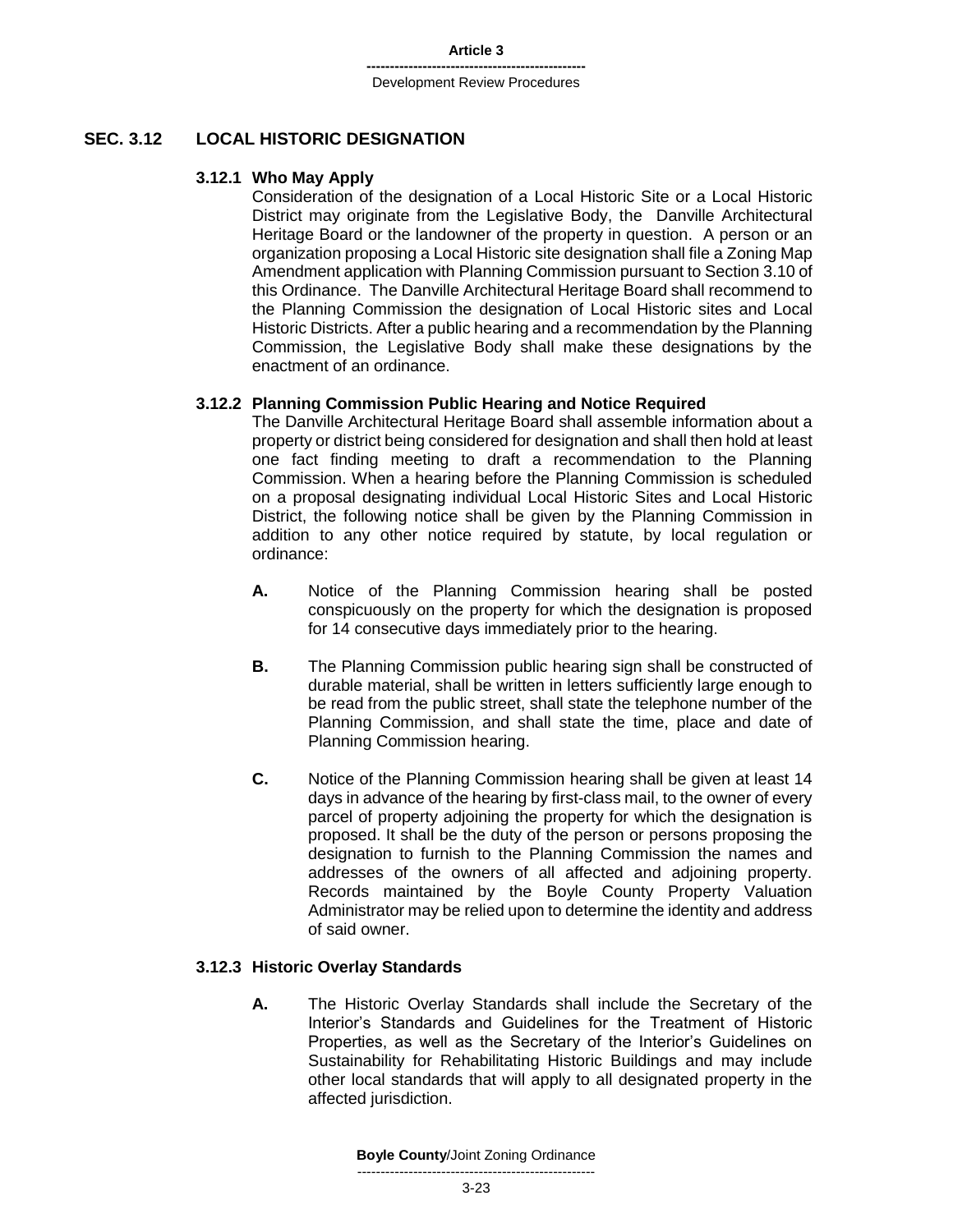- **B.** The Historic Overlay Standards shall not limit new construction to any one architectural style but shall seek to preserve the character and integrity of the Local Historic Site and Local Historic Districts.
- **C.** The Historic Overlay Standards shall suggest changes that would be appropriate for local historic sites and local historic districts.
- **D.** The Danville Architectural Heritage Board may expand or amend the Historic Overlay Standards it has adopted provided it submits the proposed changes to the Planning Commission and affected Legislative Body for its approval.

### **3.12.3 Designation Criteria**

A Local Historic Site and/or Local Historic Districts shall qualify for designation when it meets one or more of the following criteria which shall be discussed in a Danville Architectural Heritage Board report making its recommendations to the Planning Commission and the Legislative Body:

- **A.** Its location as a site of significant cultural or archeological heritage of the locality, state or nation;
- **B.** Its location as a site of a significant local, state or national event;
- **C.** Its identification with a person or persons who significantly contributed to the development of the locality, state or nation;
- **D.** Its value as a building that is recognized for the quality of its architecture and that retains sufficient elements showing its architectural significance;
- **E.** Its character as a geographically definable area possessing a significant concentration of sites, buildings or structures united by past events or aesthetically by plan or physical development; or
- **F.** Its character as an established and geographically definable neighborhood, united by culture, architectural style or physical plan and development.

### **3.12.4 Conduct of Public Hearing**

Upon receipt of the written recommendation report, the Planning Commission shall then hold a public hearing in accordance with the requirement of a Zoning Map Amendment as contained in KRS Chapter 100.207 and 100.212.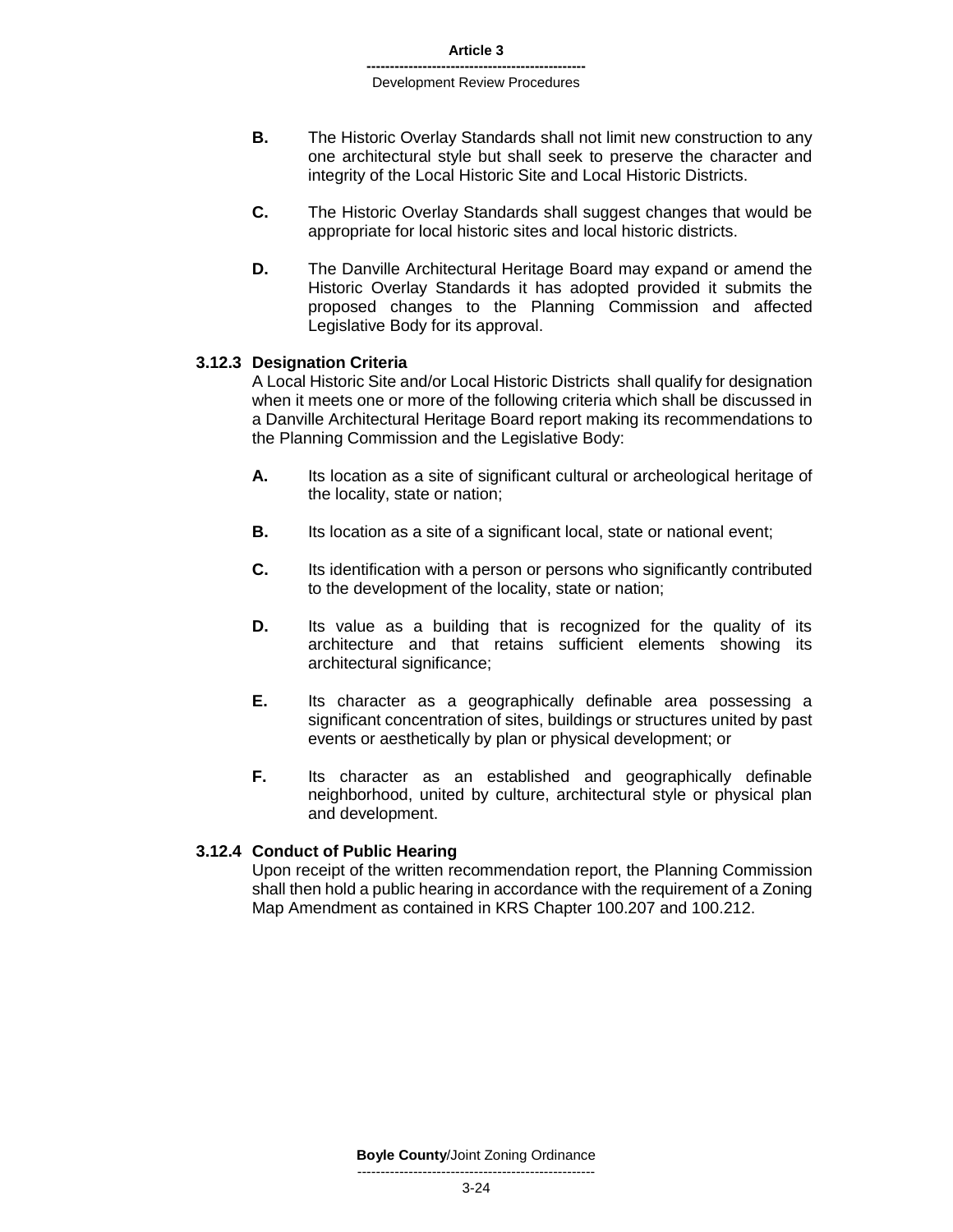### **3.12.5 Legislative Body Action**

- **A.** The Planning Commission's recommendation for approval or disapproval of the amendment and the findings of fact which support the recommendation shall be forwarded to the affected Legislative Body for consideration. The Legislative Body shall take final action upon a proposed Zoning Map Amendment within 90 days of the date of the Planning Commission's recommendation. Failure of the Legislative Body to act within 90 days shall deem the recommendation of the Planning Commission to have passed by operation of law.
- **B.** The Local Historic Site, or Local Historic Districts shall be shown on the Official Zoning Map by the use of the letters "HD"; this identification and designation shall be in addition to the other categories shown on the Official Zoning Map.
- **C.** The Planning Commission shall arrange that the designation of a property as a Local Historic Site or as a part of a Local Historic District be recorded in the records of Boyle County Clerk's office. The Planning Commission shall also give notice of the decision to the government offices in the City which shall retain it for future reference.

# **SEC. 3.13 CERTIFICATE OF APPROPRIATENESS**

### **3.13.1 When Required**

A Certificate of Appropriateness from the Danville Architectural Heritage Board shall be required before a person may undertake the following actions affecting a Local Historic Site, and/or Local Historic Districts:

- **A.** Alteration of the exterior part of the building or structure
- **B.** New construction or new additions:
- **C.** Signs, fences or new parking areas;
- **D.** Demolition; or
- **E.** Relocation.

# **SEC. 3.14 SPECIAL PROCEDURES IN FLOOD PLAIN DISTRICT**

### **3.14.1 Amending the Flood Plain District**

### **A. Evidence Required.**

- 1. No Official Zoning Map amendment may be granted which removes the floodplain designation unless it can be established by evidence:
	- a. That the designation is in error; or
	- b. That the area can be filled to or above the elevation of the regulatory Flood Protection Elevation without causing on-site or off-site property damage or otherwise adversely affecting other properties within any watershed and shall not result in any increase in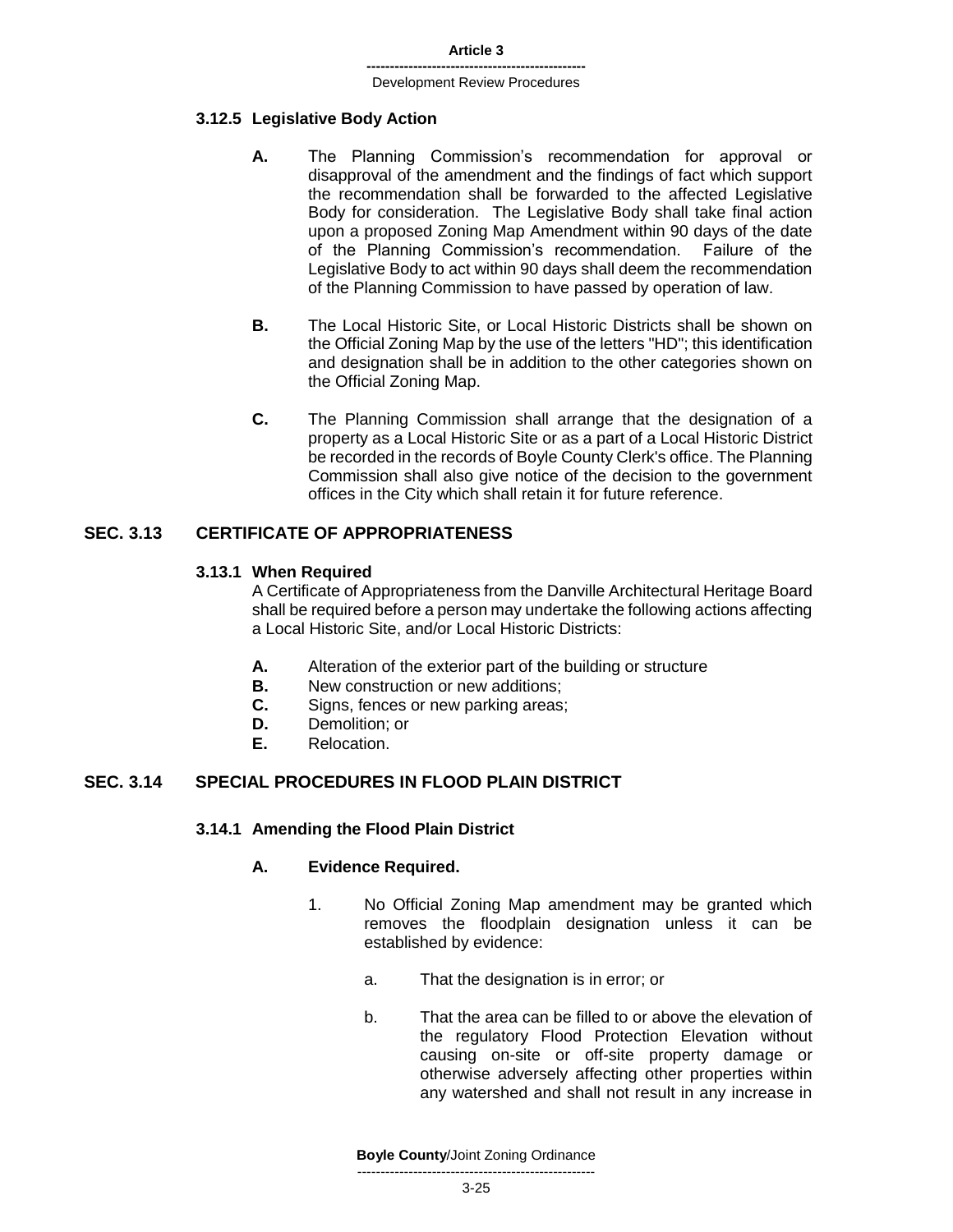> flood levels during occurrence of the base flood discharge; and

- c. That the area in question is contiguous to lands outside the Flood Plain District and that access to such areas in question is provided over lands outside the Flood Plain District.
- 2. Items 1(a) or 1(b) above shall be supported by technical data certified by a Kentucky registered professional engineer that has proven each of the required stipulations.
- **B. Amendment Process.** Any amendment shall be processed in the same manner as all other Zoning Map Amendments.
- **C. FEMA Approval Required**. No Official Zoning Map amendment which removes the flood plain designation under this section shall become effective until approved by FEMA or Authorized State Agency.

# **SEC. 3.15 REGULATION PROCEDURES OF CELLULAR ANTENNA TOWERS**

### **3.15.1 Applications for Siting of Cellular Antenna Towers**

The owner of the property in question or an agent for the owner bearing a recorded written power of attorney granting authority for this purpose.

### **3.15.2 Pre-application Conference**

- **A.** Prior to formal application for the Siting of Cellular Antenna Towers, the applicant, and/or his attorney, shall hold a conference with the Planning Commission staff to discuss the effect of the Comprehensive Plan, this Ordinance, the Subdivision Regulations and other land development controls on the proposed development.
- **B.** The pre-application conference shall include discussions of apparent characteristics of the site that would affect the proposed development. In addition, the pre-application conference may be utilized for discussing whether a General Development Plan should be submitted with the application for the Siting of Cellular Antenna Towers and/or amendment of the Official Zoning Map.
- **C.** The applicant shall furnish the following materials to facilitate discussion during the pre-application conference:
	- 1. Location map showing affected area with project delineated;
	- 2. Project description (use, density or intensity, general layout, fencing, etc.);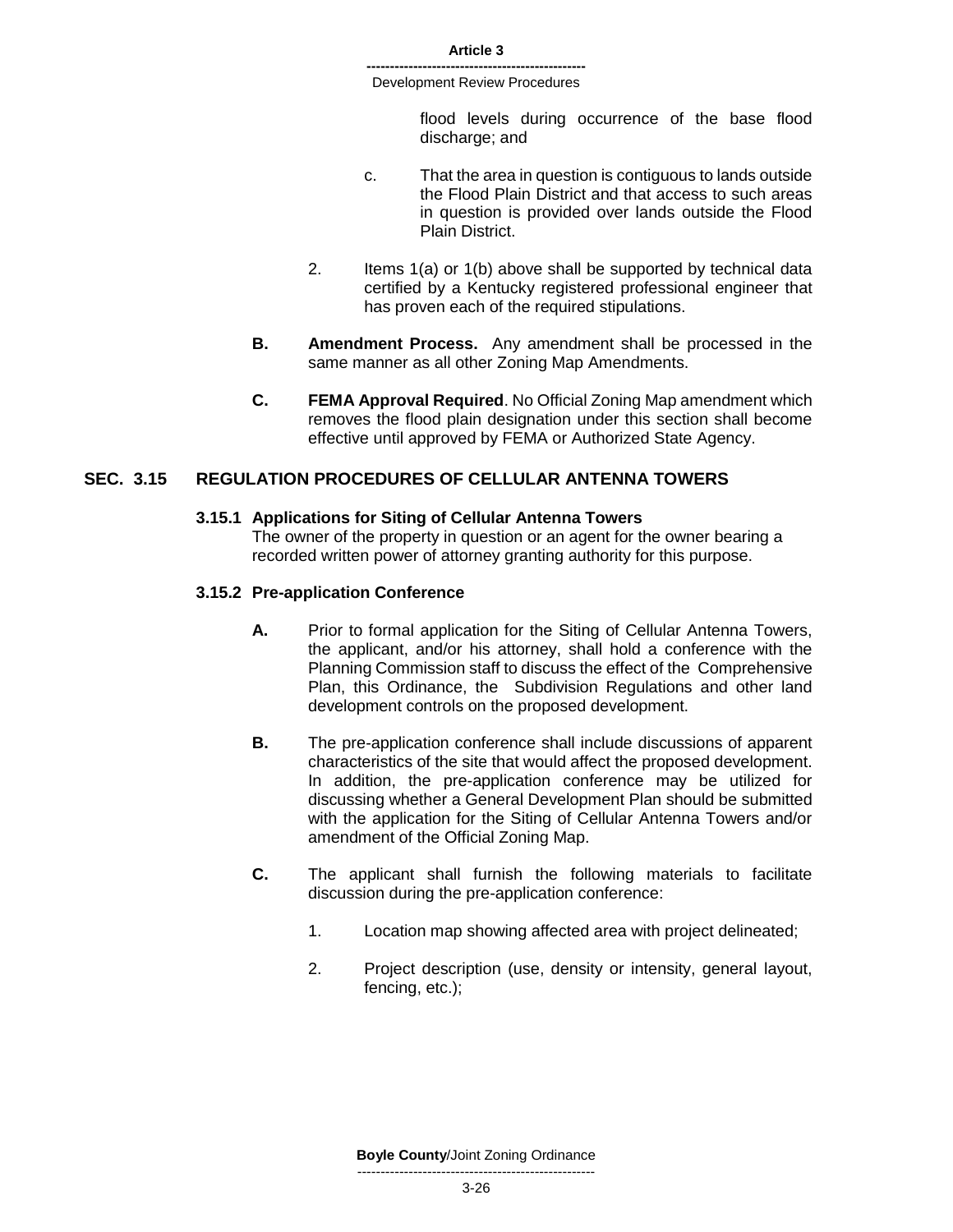### **3.15.3 Application for the Siting of Cellular Antenna Towers - Contents of Uniform Application shall include:**

- **A.** The full name and address of the applicant and property owner;
- **B.** The applicant's articles of incorporation, if applicable;
- **C.** A geotechnical investigation report, signed and sealed by professional engineer registered in Kentucky, that includes boring logs and foundation design recommendations;
- **D.** A written report, prepared by a professional engineer or land surveyor, of findings as to the proximity of the proposed site to flood hazard areas;
- **E.** Clear directions from the county seat to the proposed site, including highway numbers and street names, if applicable, with the telephone number of the person who prepared the directions;
- **F.** The lease or sale agreement for the property on which the tower is proposed to be located, except that, if the agreement has been filed in abbreviated form with the county clerk, an applicant may file a copy of the agreement as recorded by the county clerk and, if applicable, the portion of the agreement demonstrating compliance with KRS 100.987(2);
- **G.** The identity and qualifications of each person directly responsible for the design and construction of the proposed tower;
- **H.** A site survey, signed and sealed by a professional engineer registered in Kentucky, that shows the proposed location of the tower and all easements and existing structures within five hundred (500) feet of the proposed site on the property on which the tower will be located, and all easements and existing structures within two hundred (200) feet of the access drive, including the intersection with the public street system;
- **I.** A vertical profile sketch of the tower, signed and sealed by a professional engineer registered in Kentucky, indicating the height of the tower and the placement of all antennas;
- **J.** The tower and foundation design plans and a description of the standard according to which the tower was designed, signed, and sealed by a professional engineer registered in Kentucky;
- **K.** A map, drawn to a scale no less than one (1) inch equals two hundred (200) feet, that identifies every structure and every owner of real estate within five hundred (500) feet of the proposed tower;
- **L.** A statement that every person who, according to the records of the Boyle County Property Valuation Administrator, owns property within five hundred (500) feet of the proposed tower or property contiguous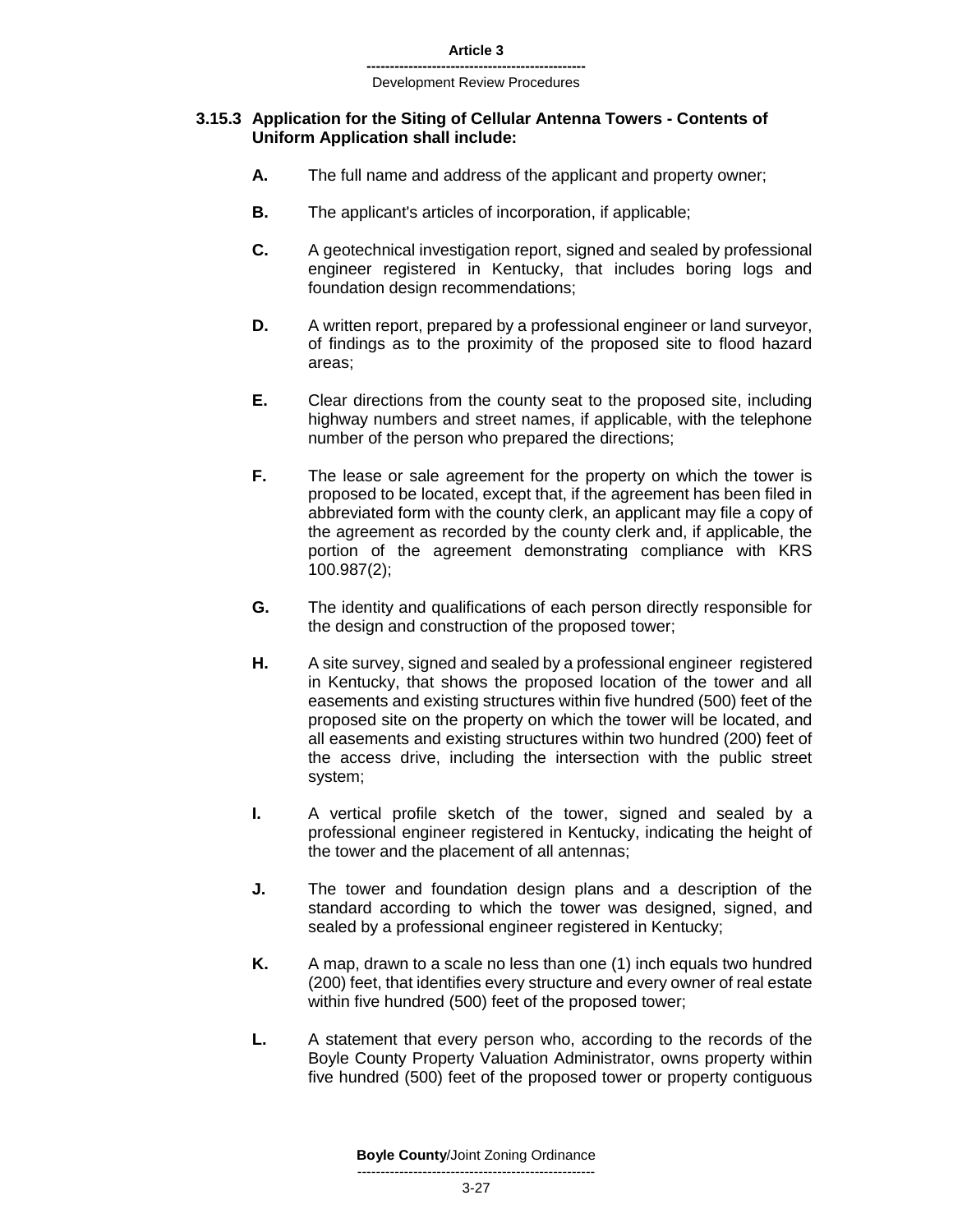to the site upon which the tower is proposed to be constructed, has been:

- 1. Notified by certified mail, return receipt requested, of the proposed construction, which notice shall include a map of the location of the proposed construction;
- 2. Given the telephone number and address of the local planning commission; and
- 3. Informed of his or her right to participate in the planning commission's proceedings on the application;
- **M.** A list of the property owners who received the notice, together with copies of the certified letters sent to the listed property owners;
- **N.** A statement that the affected Local Governments and their Legislative Bodies have been notified, in writing, of the proposed construction;
- **O.** A copy of the notice sent to the affected Local governments and their Legislative Bodies;
- **P.** A brief description of the character of the general area in which the tower is proposed to be constructed, which includes the existing land use for the specific property involved;
- **Q.** A statement that the applicant has considered the likely effects of the installation on nearby land uses and values and has concluded that there is no more suitable location reasonably available from which adequate service to the area can be provided, and that there is no reasonably available opportunity to locate its antennas and related facilities on an existing structure, including documentation of attempts to locate its antennas and related facilities on an existing structure, if any, with supporting radio frequency analysis, where applicable, and a statement indicating that the applicant attempted to locate its antennas and related facilities on a tower designed to host multiple wireless service providers' facilities or on an existing structure, such as a telecommunications tower or other suitable structure capable of supporting the applicant's antennas and related facilities; and
- **R.** A map of the area in which the tower is proposed to be located, that is drawn to scale, and that clearly depicts the necessary search area within which an antenna tower should, pursuant to radio frequency requirements, be located.

### **3.15.4 Demonstration of Appropriateness and Other Concurrent Applications Requirements**

**A.** Applications for Official Zoning Map amendments, Variances, Conditional Uses Permits may be filed concurrently with the application for on the same property to be considered by the Planning Commission for the Siting of Cellular Antenna Towers. Any application for the Siting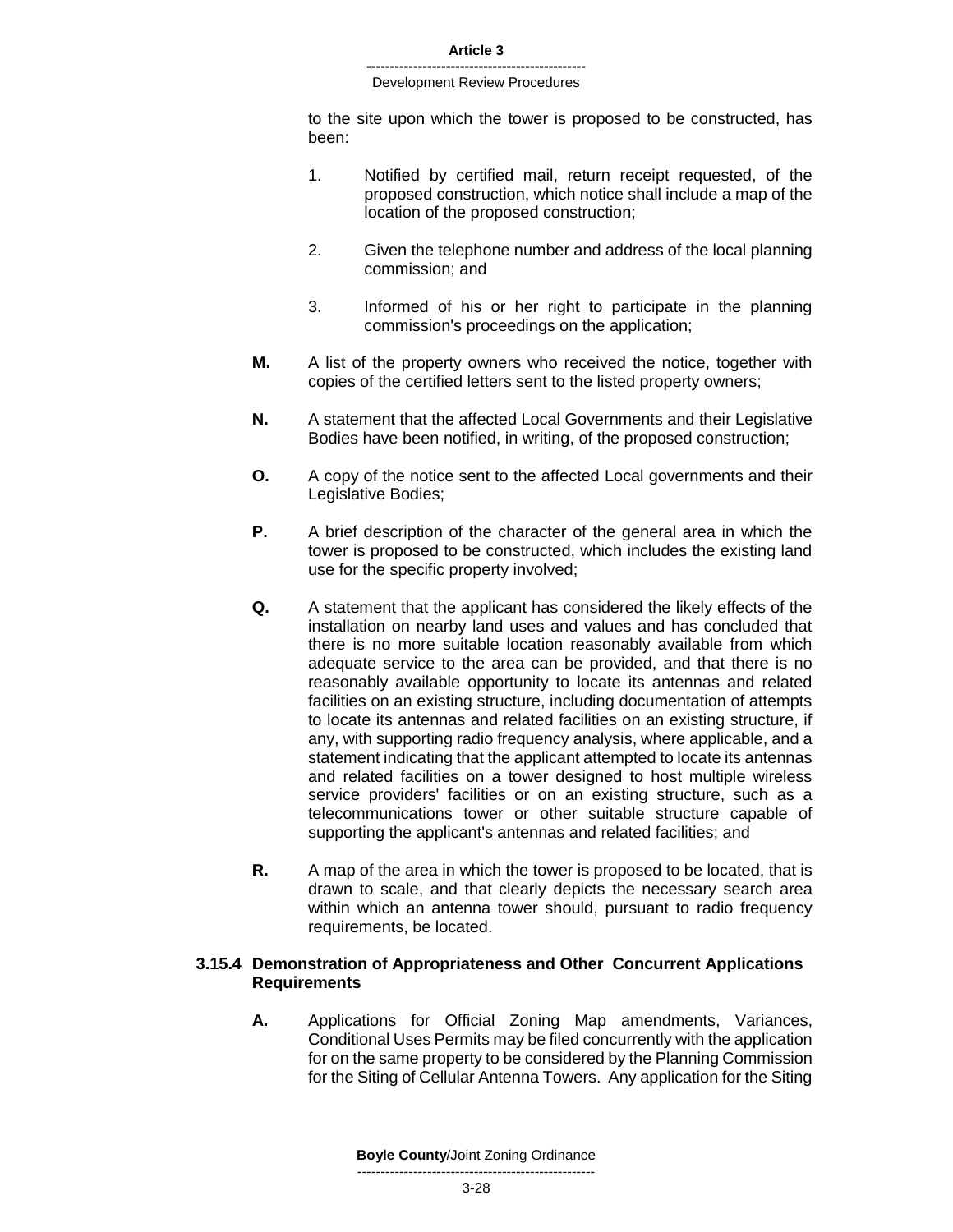of Cellular Antenna Towers shall be submitted with a written detailed explanation as to the following:

- 1. How the proposed tower siting and map amendment would conform to the Comprehensive Plan;
- 2. Why the original zoning classification of the property in question was inappropriate or improper;
- 3. What major economic, physical or social changes, if any, have occurred in the vicinity of the property in question that were not anticipated by the Comprehensive Plan and which have substantially altered the basic character of the area, which make the proposed amendment to the Official Zoning Map appropriate.
- **B.** As a condition to the granting of any amendment to the Official Zoning Map, the Planning Commission is authorized to require the submission of a Development Plan. The Development Plan shall be filed in accordance with the provisions and requirements of Sec. 3.11, Development Plans. Where agreed upon, this Development Plan shall be followed and shall be binding on all parties. A Development Plan may be either a General Development Plan or a Site Development Plan or both as specified by Sec. 3.11.
- **C.** The applicant shall be responsible for the accuracy of the information filed and shall demonstrate that the identity of all adjoining property owners is made known to the Planning Commission as part of the Official Zoning Map amendment application. The applicant may rely on the records of the property valuation administrator for this purpose.

### **3.15.5 Planning Commission Action**

The procedure for Siting of Cellular Antenna Towers and/or obtaining a Zoning Map Amendment shall be as follows:

- **A.** After an applicant's submission of the uniform application to construct a cellular antenna tower, the Planning Commission shall:
	- 1. In a public hearing, review the uniform application in light of its agreement with the comprehensive plan and adopted zoning regulations;
	- 2. Make its final decision to approve or disapprove the uniform application; and
	- 3. Advise the applicant in writing of its final decision within sixty (60) days commencing from the date that the uniform application is submitted to the Planning Commission or within a date certain specified in a written agreement between the Planning Commission and the applicant. If the Planning Commission fails to issue a final decision within sixty (60) days and if there is no written agreement between the Planning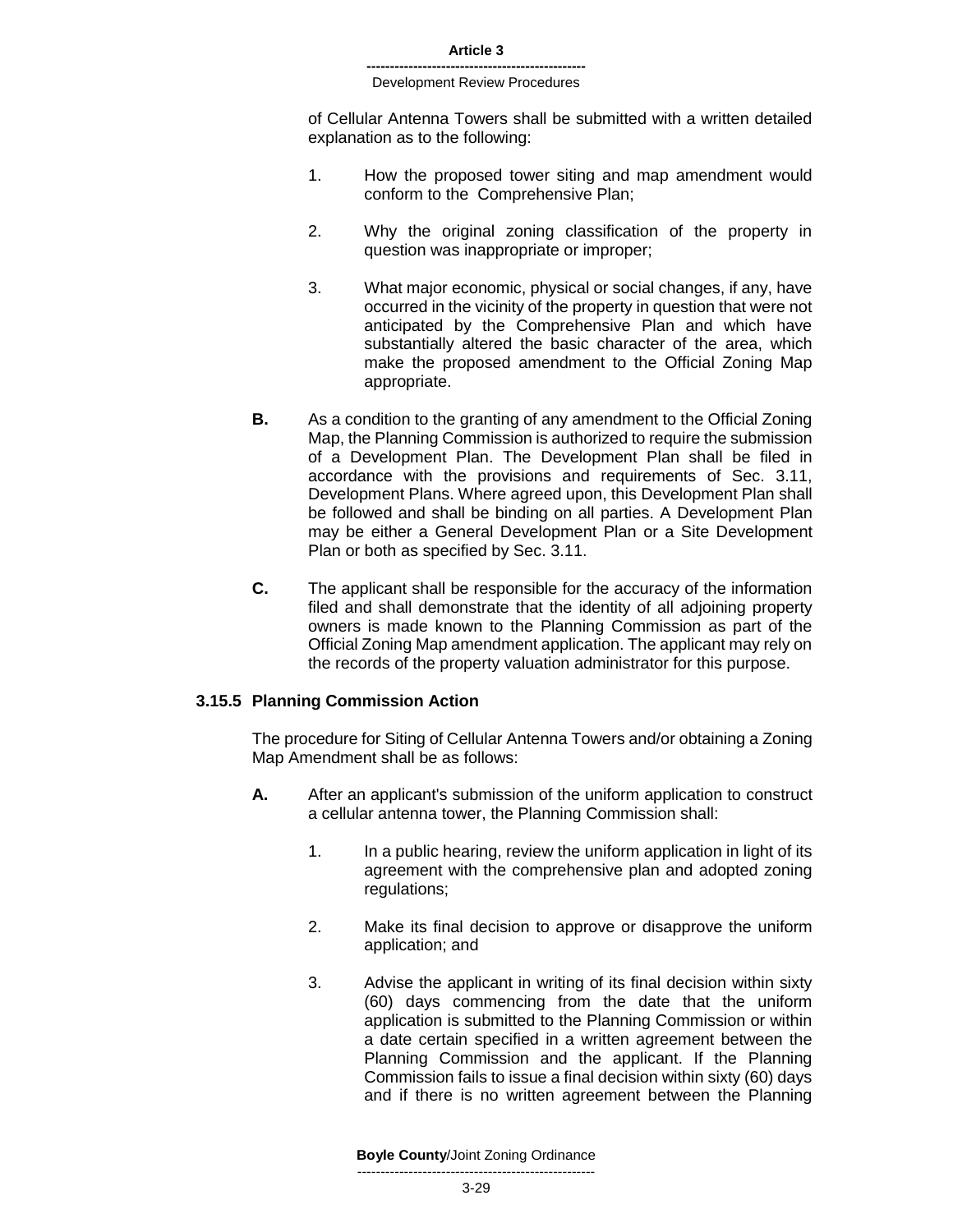Commission and the applicant to a specific date for the Planning Commission to issue a decision, the uniform application shall be deemed approved.

- **B.** If the Planning Commission disapproves of the proposed construction, it shall state the reasons for disapproval in its written decision and may make suggestions which, in its opinion, better accomplish the objectives of the Comprehensive Plan and the adopted zoning regulations. No permit for construction of a cellular or personal communications services antenna tower shall be issued until the Planning Commission approves the uniform application or the sixty (60) day time period has expired, whichever occurs first. For tower siting cases involving Zoning Map Amendments, Variances, and/ or Conditional Use Permits filed concurrently with the application, no permit shall be issued until the Planning Commission and the appropriate Legislative Body has taken final action.
- **C.** The Planning Commission may require the applicant to make a reasonable attempt to co-locate additional transmitting or related equipment. A Planning Commission may provide the location of existing cellular antenna towers on which the commission deems the applicant can successfully co-locate its transmitting and related equipment. If the Planning Commission requires the applicant to attempt co-location, the applicant shall provide the local planning unit with a statement indicating that the applicant has:
	- 1. Successfully attempted to co-locate on towers designed to host multiple wireless service providers' facilities or existing structures such as a telecommunications tower or another suitable structure capable of supporting the applicant's facilities, and that identifies the location of the tower or suitable structure on which the applicant will co-locate its transmission and related facilities; or
	- 2. Unsuccessfully attempted to co-locate on towers designed to host multiple wireless service provider's facilities or existing structures such as a telecommunications tower or another suitable structure capable of supporting the applicant's facilities and that:
		- (a) Identifies the location of the towers or other structures on which the applicant attempted to co-locate; and
		- (b) Lists the reasons and document why the co-location was unsuccessful in each instance.
- **D.** The Planning Commission may deny a uniform application to construct a cellular antenna tower based on an applicant's unwillingness to attempt to co-locate additional transmitting or related equipment on any new or existing towers or other structures.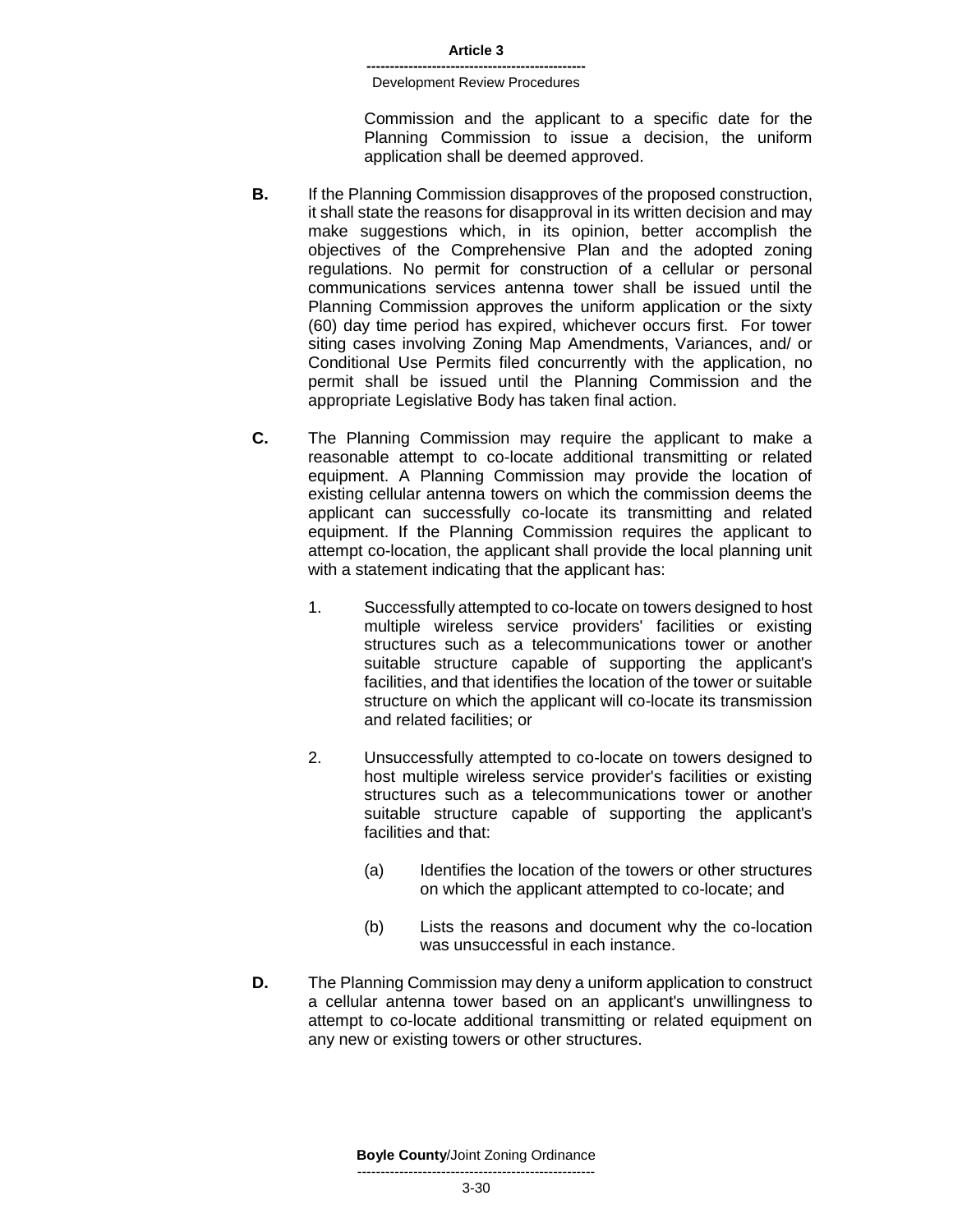- **E.** In the event of co-location, a utility shall be considered the primary user of the tower, if the utility is the owner of the antenna tower and if no other agreement exists that prescribes an alternate arrangement between the parties for use of the tower. Any other entity that colocates transmission or related facilities on a cellular antenna tower shall do so in a manner that does not impose additional costs or operating restrictions on the primary user.
- **F.** Upon the approval of an application for the construction of a cellular antenna tower by the Planning Commission, the applicant shall notify the Public Service Commission within ten (10) working days of the approval. The notice to the Public Service Commission shall include a map showing the location of the construction site. If an applicant fails to file notice of an approved uniform application with the Public Service Commission, the applicant shall be prohibited from beginning construction on the cellular antenna tower until such notice has been made.
- **G.** A party aggrieved by a final action of the Planning Commission under the provisions of KRS 100.985 to 100.987 may bring an action for review in any court of competent jurisdiction.